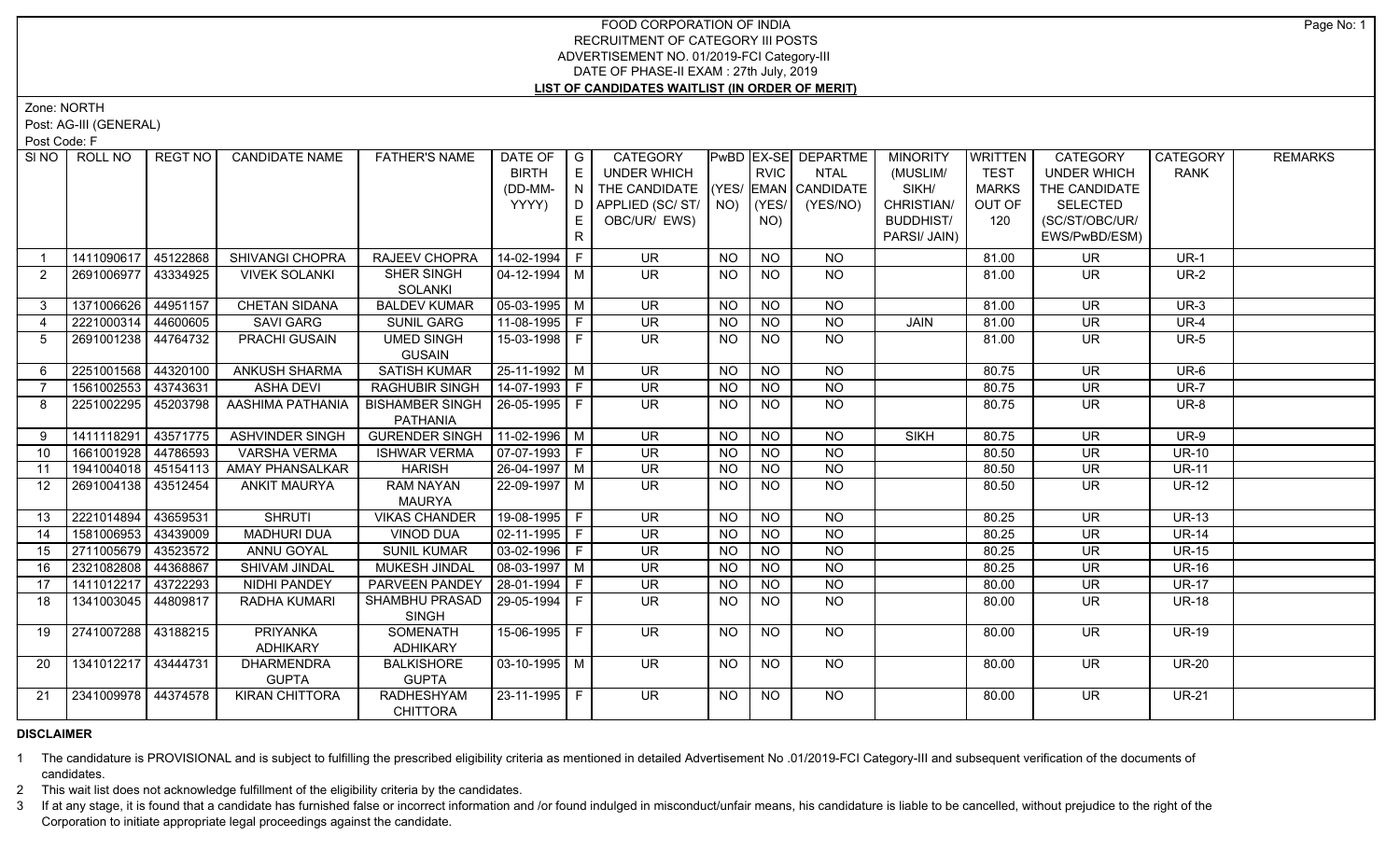Zone: NORTH

Post: AG-III (GENERAL)

Post Code: F

| SI <sub>NO</sub> | ROLL NO             | <b>REGT NO</b> | <b>CANDIDATE NAME</b>   | <b>FATHER'S NAME</b>  | DATE OF $ G $          |     | CATEGORY                           |           |             | PwBD EX-SE DEPARTME | <b>MINORITY</b>  | <b>WRITTEN</b> | CATEGORY                 | CATEGORY     | <b>REMARKS</b> |
|------------------|---------------------|----------------|-------------------------|-----------------------|------------------------|-----|------------------------------------|-----------|-------------|---------------------|------------------|----------------|--------------------------|--------------|----------------|
|                  |                     |                |                         |                       | <b>BIRTH</b>           | E   | UNDER WHICH                        |           | <b>RVIC</b> | <b>NTAL</b>         | (MUSLIM/         | <b>TEST</b>    | <b>UNDER WHICH</b>       | <b>RANK</b>  |                |
|                  |                     |                |                         |                       | (DD-MM-                | IN. | THE CANDIDATE (YES/ EMAN CANDIDATE |           |             |                     | SIKH/            | <b>MARKS</b>   | THE CANDIDATE            |              |                |
|                  |                     |                |                         |                       | YYYY)                  |     | D APPLIED (SC/ ST/ NO)             |           | (YES/       | (YES/NO)            | CHRISTIAN/       | OUT OF         | <b>SELECTED</b>          |              |                |
|                  |                     |                |                         |                       |                        |     | OBC/UR/ EWS)                       |           | NO)         |                     | <b>BUDDHIST/</b> | 120            | (SC/ST/OBC/UR/           |              |                |
|                  |                     |                |                         |                       |                        | R   |                                    |           |             |                     | PARSI/ JAIN)     |                | EWS/PwBD/ESM)            |              |                |
| 22               | 1311000797 44017871 |                | <b>AMAN KUMAR</b>       | DHANANJAY             | 07-10-1992 M           |     | <b>UR</b>                          | <b>NO</b> | <b>NO</b>   | <b>NO</b>           |                  | 79.75          | <b>UR</b>                | <b>UR-22</b> |                |
|                  |                     |                |                         | NARAYAN SINGH         |                        |     |                                    |           |             |                     |                  |                |                          |              |                |
| 23               | 1411105744 43556707 |                | <b>SAURAV DUGGAL</b>    | <b>AVTAR SINGH</b>    | 04-06-1994   M         |     | UR.                                | NO.       | <b>NO</b>   | NO.                 |                  | 79.75          | UR                       | <b>UR-23</b> |                |
|                  |                     |                |                         | <b>DUGGAL</b>         |                        |     |                                    |           |             |                     |                  |                |                          |              |                |
| 24               | 2631018748 43810104 |                | <b>HARSHITA</b>         | <b>KAMLESH</b>        | 22-08-1994 F           |     | $\overline{\mathsf{UR}}$           | <b>NO</b> | <b>NO</b>   | NO                  |                  | 79.75          | <b>UR</b>                | $UR-24$      |                |
|                  |                     |                | SRIVASTAVA              | <b>CHANDRA</b>        |                        |     |                                    |           |             |                     |                  |                |                          |              |                |
| 25               | 2711005167 43044075 |                | <b>AJAY</b>             | <b>BHARAT VEER</b>    | $22 - 11 - 1995$ M     |     | $\overline{\mathsf{UR}}$           | <b>NO</b> | <b>NO</b>   | $\overline{NO}$     |                  | 79.75          | $\overline{\mathsf{UR}}$ | $UR-25$      |                |
|                  |                     |                |                         | <b>MALIK</b>          |                        |     |                                    |           |             |                     |                  |                |                          |              |                |
| 26               | 1411058736 44333182 |                | YAMINI BISHT            | <b>DHARMENDRA</b>     | $13-03-1996$ F         |     | $\overline{\mathsf{UR}}$           | <b>NO</b> | <b>NO</b>   | <b>NO</b>           |                  | 79.75          | $\overline{\mathsf{UR}}$ | <b>UR-26</b> |                |
|                  |                     |                |                         | <b>SINGH</b>          |                        |     |                                    |           |             |                     |                  |                |                          |              |                |
| 27               | 1371008178 44253461 |                | PALAK KHANNA            | <b>JAGJEET KHANNA</b> | $17-09-1996$ F         |     | <b>UR</b>                          | <b>NO</b> | <b>NO</b>   | <b>NO</b>           |                  | 79.75          | <b>UR</b>                | <b>UR-27</b> |                |
| 28               | 1571005574          | 43840780       | <b>DEEPAK SINGLA</b>    | <b>SUSHIL KUMAR</b>   | $12 - 04 - 1992$ M     |     | $\overline{\mathsf{UR}}$           | <b>NO</b> | <b>NO</b>   | <b>NO</b>           |                  | 79.50          | <b>UR</b>                | <b>UR-28</b> |                |
| 29               | 2221011984          | 43778779       | <b>GAGANDEEP KAUR</b>   | <b>TARSEM SINGH</b>   | 24-12-1992 F           |     | UR                                 | <b>NO</b> | NO          | N <sub>O</sub>      | <b>SIKH</b>      | 79.50          | <b>UR</b>                | <b>UR-29</b> |                |
| 30               | 1691000986 44170223 |                | PALAK SHARMA            | <b>CHUNI LAL</b>      | 10-06-1993 F           |     | UR.                                | NO.       | NO.         | <b>NO</b>           |                  | 79.50          | <b>UR</b>                | <b>UR-30</b> |                |
|                  |                     |                |                         | <b>SHARMA</b>         |                        |     |                                    |           |             |                     |                  |                |                          |              |                |
| 31               | 2291003495 44747368 |                | <b>NIKITA CHACHLANI</b> | <b>JAIKISHAN</b>      | $20-09-1993$ F         |     | <b>UR</b>                          | <b>NO</b> | <b>NO</b>   | <b>NO</b>           |                  | 79.50          | <b>UR</b>                | <b>UR-31</b> |                |
|                  |                     |                |                         | CHACHLANI             |                        |     |                                    |           |             |                     |                  |                |                          |              |                |
| 32               | 2601017137 43518603 |                | PUNEET MANI             | <b>SUBHASH</b>        | 28-03-1994 M           |     | UR.                                | NO        | <b>NO</b>   | NO                  |                  | 79.50          | <b>UR</b>                | <b>UR-32</b> |                |
|                  |                     |                |                         | <b>CHANDRA MANI</b>   |                        |     |                                    |           |             |                     |                  |                |                          |              |                |
| 33               | 1411080061 43477120 |                | <b>AVIJIT SINGH</b>     | <b>VIKRAM SINGH</b>   | $\sqrt{02-12-1994}$ M  |     | $\overline{\mathsf{UR}}$           | <b>NO</b> | <b>NO</b>   | N <sub>O</sub>      |                  | 79.50          | <b>UR</b>                | <b>UR-33</b> |                |
| 34               | 2271004451 44949217 |                | <b>BHARTI</b>           | <b>SUKHINDER</b>      | 02-10-1995 F           |     | $\overline{\mathsf{UR}}$           | NO.       | NO.         | $\overline{NO}$     |                  | 79.50          | <b>UR</b>                | <b>UR-34</b> |                |
|                  |                     |                |                         | <b>KUMAR</b>          |                        |     |                                    |           |             |                     |                  |                |                          |              |                |
| 35               | 2351008260 43540368 |                | POOJA SAINI             | <b>TOLA RAM SAINI</b> | $\boxed{09-11-1995}$ F |     | $\overline{\mathsf{UR}}$           | <b>NO</b> | $N$ O       | $N$ <sup>O</sup>    |                  | 79.50          | $\overline{\mathsf{UR}}$ | <b>UR-35</b> |                |
| 36               | 1411074697          | 43492726       | <b>KRITIKA MISHRA</b>   | <b>MANOJ KUMAR</b>    | $22 - 01 - 1996$ F     |     | $\overline{\mathsf{UR}}$           | <b>NO</b> | <b>NO</b>   | <b>NO</b>           |                  | 79.50          | $\overline{\mathsf{UR}}$ | <b>UR-36</b> |                |
|                  |                     |                |                         | <b>MISHRA</b>         |                        |     |                                    |           |             |                     |                  |                |                          |              |                |
| 37               | 2221007527 43387658 |                | <b>MUSKAN</b>           | <b>RAMAN KUMAR</b>    | 17-09-1997 F           |     | UR.                                | <b>NO</b> | <b>NO</b>   | <b>NO</b>           |                  | 79.50          | <b>UR</b>                | <b>UR-37</b> |                |
| 38               | 1411032595          | 43454758       | <b>BOSKI MALIK</b>      | <b>SUSHIL MALIK</b>   | $12 - 11 - 1992$ F     |     | UR                                 | <b>NO</b> | <b>NO</b>   | $N$ O               |                  | 79.25          | <b>UR</b>                | <b>UR-38</b> |                |
| 39               | 2321041344          | 44782781       | AKSHAY                  | <b>SUBHASH</b>        | 07-05-1994   M         |     | UR.                                | NO.       | NO.         | NO                  |                  | 79.25          | <b>UR</b>                | <b>UR-39</b> |                |
|                  |                     |                | <b>KHANDELWAL</b>       | <b>CHANDRA GUPTA</b>  |                        |     |                                    |           |             |                     |                  |                |                          |              |                |

# **DISCLAIMER**

1 The candidature is PROVISIONAL and is subject to fulfilling the prescribed eligibility criteria as mentioned in detailed Advertisement No .01/2019-FCI Category-III and subsequent verification of the documents of candidates.

2 This wait list does not acknowledge fulfillment of the eligibility criteria by the candidates.

3 If at any stage, it is found that a candidate has furnished false or incorrect information and /or found indulged in misconduct/unfair means, his candidature is liable to be cancelled, without prejudice to the right of t Corporation to initiate appropriate legal proceedings against the candidate.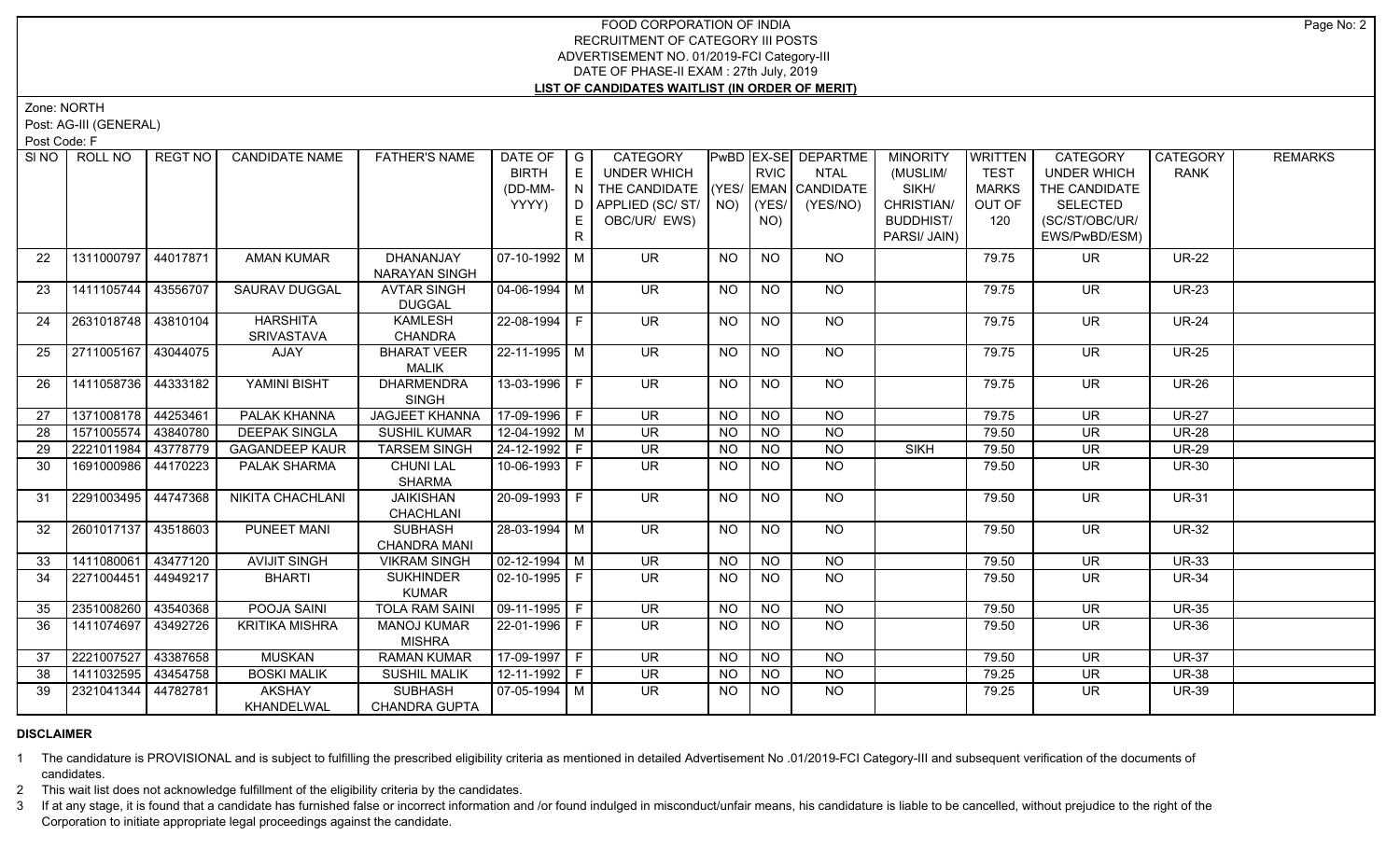Zone: NORTH

Post: AG-III (GENERAL)

Post Code: F

| SINO | ROLL NO               | REGT NO  | <b>CANDIDATE NAME</b>  | <b>FATHER'S NAME</b>             | DATE OF                 | $\overline{\phantom{a}}$ G | CATEGORY                           |           |                 | PwBD EX-SE DEPARTME | <b>MINORITY</b>  | <b>WRITTEN</b> | <b>CATEGORY</b>    | <b>CATEGORY</b> | <b>REMARKS</b> |
|------|-----------------------|----------|------------------------|----------------------------------|-------------------------|----------------------------|------------------------------------|-----------|-----------------|---------------------|------------------|----------------|--------------------|-----------------|----------------|
|      |                       |          |                        |                                  | <b>BIRTH</b>            | E                          | UNDER WHICH                        |           | <b>RVIC</b>     | <b>NTAL</b>         | (MUSLIM/         | <b>TEST</b>    | <b>UNDER WHICH</b> | <b>RANK</b>     |                |
|      |                       |          |                        |                                  | (DD-MM-                 | N                          | THE CANDIDATE (YES/ EMAN CANDIDATE |           |                 |                     | SIKH/            | <b>MARKS</b>   | THE CANDIDATE      |                 |                |
|      |                       |          |                        |                                  | YYYY)                   | D                          | APPLIED (SC/ ST/   NO)             |           | (YES/           | (YES/NO)            | CHRISTIAN/       | OUT OF         | <b>SELECTED</b>    |                 |                |
|      |                       |          |                        |                                  |                         |                            | OBC/UR/ EWS)                       |           | NO)             |                     | <b>BUDDHIST/</b> | 120            | (SC/ST/OBC/UR/     |                 |                |
|      |                       |          |                        |                                  |                         | R                          |                                    |           |                 |                     | PARSI/ JAIN)     |                | EWS/PwBD/ESM)      |                 |                |
| 40   | 1551000504            | 43155049 | ANKUR SHARMA           | <b>ASHOK KUMAR</b>               | 25-07-1994 M            |                            | <b>UR</b>                          | <b>NO</b> | <b>NO</b>       | <b>NO</b>           |                  | 79.25          | <b>UR</b>          | <b>UR-40</b>    |                |
| 41   | 1541001402 43961203   |          | <b>HITEASHI MAKKAR</b> | <b>GULSHAN MAKKAR</b>            | $\sqrt{02-03-1996}$   F |                            | <b>UR</b>                          | <b>NO</b> | <b>NO</b>       | <b>NO</b>           |                  | 79.25          | UR                 | <b>UR-41</b>    |                |
| 42   | 2221002924 44738815   |          | <b>ISHWANKI BHATIA</b> | <b>HARVINDER</b>                 | 25-12-1996 F            |                            | UR                                 | <b>NO</b> | <b>NO</b>       | <b>NO</b>           |                  | 79.25          | UR                 | <b>UR-42</b>    |                |
|      |                       |          |                        | <b>BHATIA</b>                    |                         |                            |                                    |           |                 |                     |                  |                |                    |                 |                |
| 43   | 2641008169 43436135   |          | <b>LAKSHYA SHARMA</b>  | <b>VINAY KUMAR</b>               | 28-05-1997   M          |                            | <b>UR</b>                          | <b>NO</b> | <b>NO</b>       | NO                  |                  | 79.25          | <b>UR</b>          | <b>UR-43</b>    |                |
|      |                       |          |                        | <b>SHARMA</b>                    |                         |                            |                                    |           |                 |                     |                  |                |                    |                 |                |
| 44   | 2221006046 43666197   |          | <b>NEHA</b>            | <b>RAJINDER KUMAR</b>            | $ 08-06-1998 F$         |                            | <b>UR</b>                          | <b>NO</b> | <b>NO</b>       | <b>NO</b>           |                  | 79.25          | <b>UR</b>          | <b>UR-44</b>    |                |
| 45   | 1411100726 43768033   |          | <b>MISHA SETHI</b>     | <b>SANJAY SETHI</b>              | $13-03-1994$ F          |                            | UR                                 | <b>NO</b> | <b>NO</b>       | <b>NO</b>           |                  | 79.00          | UR                 | <b>UR-45</b>    |                |
| 46   | 2711004287   43916254 |          | RABINA BHAKUNI         | SHIVPAL SINGH                    | 06-05-1994   F          |                            | UR.                                | <b>NO</b> | <b>NO</b>       | <b>NO</b>           |                  | 79.00          | UR                 | <b>UR-46</b>    |                |
|      |                       |          |                        | <b>BHAKUNI</b>                   |                         |                            |                                    |           |                 |                     |                  |                |                    |                 |                |
| 47   | 2631044513 43722591   |          | AKANSHA ARORA          | <b>SANJAY PIPLANI</b>            | 16-07-1997 F            |                            | <b>UR</b>                          | <b>NO</b> | <b>NO</b>       | <b>NO</b>           |                  | 79.00          | <b>UR</b>          | <b>UR-47</b>    |                |
| 48   | 2241004825 43540980   |          | SHIKHA GUPTA           | <b>PUNEET GUPTA</b>              | $ 23 - 04 - 1993 $ F    |                            | <b>UR</b>                          | <b>NO</b> | N <sub>O</sub>  | $\overline{NO}$     |                  | 78.75          | <b>UR</b>          | $UR-48$         |                |
| 49   | 1411010346 44523413   |          | RITESH KUMAR           | <b>SAMSHER</b>                   | 26-04-1993 M            |                            | UR.                                | NO.       | <b>NO</b>       | NO                  |                  | 78.75          | UR.                | <b>UR-49</b>    |                |
|      |                       |          | <b>SINGH</b>           | <b>BAHADUR SINGH</b>             |                         |                            |                                    |           |                 |                     |                  |                |                    |                 |                |
| 50   | 2231005011 44437885   |          | <b>NEHA SHARMA</b>     | <b>BHUPINDER</b>                 | $10-05-1993$ F          |                            | UR.                                | <b>NO</b> | $N$ O           | $N$ <sup>O</sup>    |                  | 78.75          | <b>UR</b>          | <b>UR-50</b>    |                |
|      |                       |          |                        | <b>KUMAR</b>                     |                         |                            |                                    |           |                 |                     |                  |                |                    |                 |                |
| 51   | 1351044296 43342004   |          | <b>NIDHI KUMARI</b>    | RAM BINAY SINGH   26-06-1993   F |                         |                            | UR                                 | <b>NO</b> | $N$ O           | $N$ O               |                  | 78.75          | <b>UR</b>          | <b>UR-51</b>    |                |
| 52   | 1921006082 45160959   |          | APARNA TIWARI          | <b>PRADEEP TIWARI</b>            | $ 27-05-1994 F$         |                            | UR                                 | NO.       | <b>NO</b>       | <b>NO</b>           |                  | 78.75          | UR                 | <b>UR-52</b>    |                |
| 53   | 1411046982 43358490   |          | SAWARN SAYAN           | <b>ASHOK KUMAR</b>               | $11-01-1995$ M          |                            | <b>UR</b>                          | <b>NO</b> | <b>NO</b>       | $N$ O               |                  | 78.75          | <b>UR</b>          | <b>UR-53</b>    |                |
| 54   | 2221017370 44389203   |          | <b>MASTAN SINGH</b>    | <b>BALVINDER SINGH</b>           | $ 06-06-1995 M$         |                            | UR                                 | <b>NO</b> | <b>NO</b>       | <b>NO</b>           | <b>SIKH</b>      | 78.75          | UR                 | <b>UR-54</b>    |                |
| 55   | 2151005913 44431753   |          | <b>SUVASHIS MISHRA</b> | PRAVAT KUMAR                     | 18-06-1995 M            |                            | UR.                                | <b>NO</b> | <b>NO</b>       | <b>NO</b>           |                  | 78.75          | UR                 | <b>UR-55</b>    |                |
|      |                       |          |                        | <b>MISHRA</b>                    |                         |                            |                                    |           |                 |                     |                  |                |                    |                 |                |
| 56   | 2541010723 44585749   |          | <b>SAGAR GARG</b>      | <b>MUKESH KUMAR</b>              | 10-01-1997   M          |                            | UR.                                | <b>NO</b> | <b>NO</b>       | NO                  |                  | 78.75          | <b>UR</b>          | <b>UR-56</b>    |                |
|      |                       |          |                        | GARG                             |                         |                            |                                    |           |                 |                     |                  |                |                    |                 |                |
| 57   | 2281002237            | 43842696 | <b>DEEPIKA RANI</b>    | <b>ASHOK KUMAR</b>               | 01-10-1993   F          |                            | UR.                                | <b>NO</b> | <b>NO</b>       | NO.                 |                  | 78.50          | UR                 | <b>UR-57</b>    |                |
| 58   | 2681022613 43830349   |          | <b>MRIDUL SAGAR</b>    | <b>SANAT KUMAR</b>               | $18-01-1994$ M          |                            | UR.                                | NO.       | <b>NO</b>       | NO                  |                  | 78.50          | UR.                | <b>UR-58</b>    |                |
|      |                       |          | <b>MISHRA</b>          | <b>MISHRA</b>                    |                         |                            |                                    |           |                 |                     |                  |                |                    |                 |                |
| 59   | 2741010105 43990398   |          | <b>ARIJIT NAYAK</b>    | <b>AMAL NAYAK</b>                | $17-10-1994$ M          |                            | <b>UR</b>                          | <b>NO</b> | <b>NO</b>       | <b>NO</b>           |                  | 78.50          | <b>UR</b>          | <b>UR-59</b>    |                |
| 60   | 1581009151 43686768   |          | <b>SAVI GARG</b>       | <b>SOM PARKASH</b>               | $\sqrt{23-12-1996}$ F   |                            | <b>UR</b>                          | <b>NO</b> | $\overline{NO}$ | $\overline{NO}$     |                  | 78.50          | <b>UR</b>          | $UR-60$         |                |

#### **DISCLAIMER**

1 The candidature is PROVISIONAL and is subject to fulfilling the prescribed eligibility criteria as mentioned in detailed Advertisement No .01/2019-FCI Category-III and subsequent verification of the documents of candidates.

2 This wait list does not acknowledge fulfillment of the eligibility criteria by the candidates.

3 If at any stage, it is found that a candidate has furnished false or incorrect information and /or found indulged in misconduct/unfair means, his candidature is liable to be cancelled, without prejudice to the right of t Corporation to initiate appropriate legal proceedings against the candidate.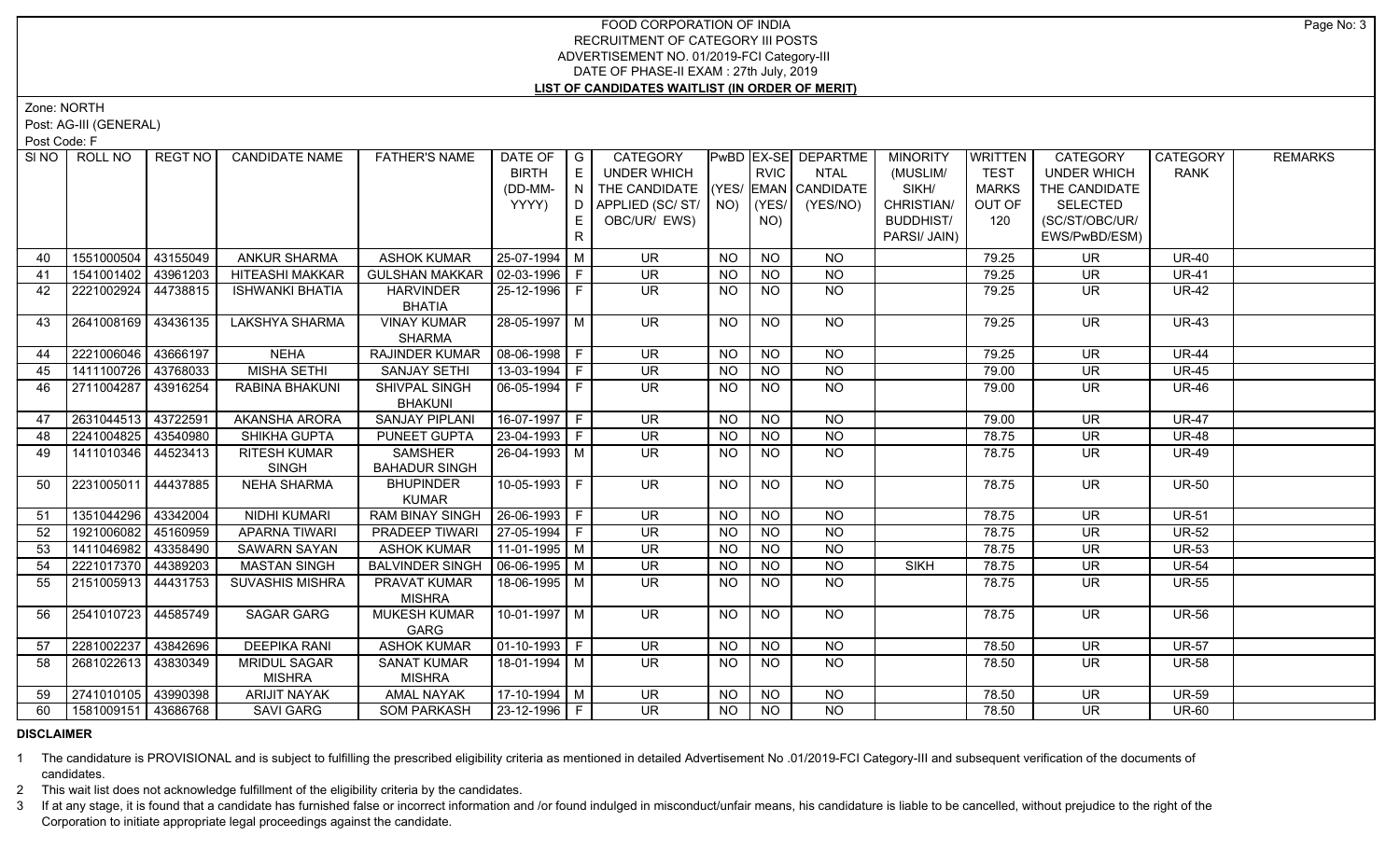Zone: NORTH

Post: AG-III (GENERAL)

Post Code: F

| SI NO I | ROLL NO             | REGT NO  | <b>CANDIDATE NAME</b>   | <b>FATHER'S NAME</b>            | DATE OF              | $\overline{\phantom{a}}$ G | CATEGORY                           |           |                | PwBD EX-SE DEPARTME | <b>MINORITY</b>  | <b>WRITTEN</b> | CATEGORY                 | CATEGORY     | <b>REMARKS</b> |
|---------|---------------------|----------|-------------------------|---------------------------------|----------------------|----------------------------|------------------------------------|-----------|----------------|---------------------|------------------|----------------|--------------------------|--------------|----------------|
|         |                     |          |                         |                                 | <b>BIRTH</b>         | E                          | <b>UNDER WHICH</b>                 |           | RVIC           | <b>NTAL</b>         | (MUSLIM/         | <b>TEST</b>    | <b>UNDER WHICH</b>       | <b>RANK</b>  |                |
|         |                     |          |                         |                                 | (DD-MM-              | IN                         | THE CANDIDATE (YES/ EMAN CANDIDATE |           |                |                     | SIKH/            | <b>MARKS</b>   | THE CANDIDATE            |              |                |
|         |                     |          |                         |                                 | YYYY)                | D                          | APPLIED (SC/ ST/   NO)   (YES/     |           |                | (YES/NO)            | CHRISTIAN/       | OUT OF         | <b>SELECTED</b>          |              |                |
|         |                     |          |                         |                                 |                      | E.                         | OBC/UR/ EWS)                       |           | NO)            |                     | <b>BUDDHIST/</b> | 120            | (SC/ST/OBC/UR/           |              |                |
|         |                     |          |                         |                                 |                      | $\mathsf{R}$               |                                    |           |                |                     | PARSI/ JAIN)     |                | EWS/PwBD/ESM)            |              |                |
| 61      | 2631003456 43327501 |          | <b>RAJAT JOHRI</b>      | <b>SANJEEV KUMAR</b>            | 17-02-1997 M         |                            | <b>UR</b>                          | <b>NO</b> | <b>NO</b>      | <b>NO</b>           |                  | 78.50          | <b>UR</b>                | <b>UR-61</b> |                |
|         |                     |          |                         | <b>JOHRI</b>                    |                      |                            |                                    |           |                |                     |                  |                |                          |              |                |
| 62      | 1931008069          | 44471569 | <b>RAHUL SINGH</b>      | RAJ KUMAR SINGH                 | 20-04-1997 M         |                            | <b>UR</b>                          | NO.       | <b>NO</b>      | <b>NO</b>           |                  | 78.50          | <b>UR</b>                | <b>UR-62</b> |                |
| 63      | 2211001454          | 44421607 | JASPREET SINGH          | <b>HARINDER PAL</b>             | 17-10-1994 M         |                            | <b>UR</b>                          | NO        | <b>NO</b>      | $\overline{NQ}$     |                  | 78.25          | <b>UR</b>                | <b>UR-63</b> |                |
|         |                     |          |                         | <b>SINGH</b>                    |                      |                            |                                    |           |                |                     |                  |                |                          |              |                |
| 64      | 1721003121          | 43485299 | PRIYANSHI GAUTAM        | <b>ANIL KUMAR SINHA</b>         | 16-03-1998 F         |                            | $\overline{\mathsf{UR}}$           | <b>NO</b> | N <sub>O</sub> | <b>NO</b>           |                  | 78.25          | <b>UR</b>                | <b>UR-64</b> |                |
| 65      | 2221016408 43823561 |          | <b>HIMANSHU</b>         | NARENDER KUMAR   15-11-1992   M |                      |                            | <b>UR</b>                          | <b>NO</b> | <b>NO</b>      | $\overline{NO}$     |                  | 78.00          | <b>UR</b>                | <b>UR-65</b> |                |
| 66      | 1571006285 44264337 |          | <b>ISHANT BAJAJ</b>     | RAJESH BAJAJ                    | $28-03-1993$ M       |                            | <b>UR</b>                          | <b>NO</b> | N <sub>O</sub> | $\overline{NQ}$     |                  | 78.00          | <b>UR</b>                | <b>UR-66</b> |                |
| 67      | 1371006720          | 44944392 | SHRIYA MALHOTRA         | <b>VIKAS MALHOTRA</b>           | $ 21 - 12 - 1993 $ F |                            | <b>UR</b>                          | <b>NO</b> | <b>NO</b>      | $\overline{NQ}$     |                  | 78.00          | <b>UR</b>                | <b>UR-67</b> |                |
| 68      | 2321052965          | 43290876 | ANURAG GUPTA            | <b>DINESH GUPTA</b>             | $23 - 04 - 1994$ M   |                            | <b>UR</b>                          | <b>NO</b> | <b>NO</b>      | $\overline{NQ}$     |                  | 78.00          | <b>UR</b>                | <b>UR-68</b> |                |
| 69      | 1941001511          | 44381379 | <b>ASHUTOSH</b>         | <b>ASHOK</b>                    | 17-03-1995 M         |                            | $\overline{\mathsf{UR}}$           | <b>NO</b> | N <sub>O</sub> | N <sub>O</sub>      |                  | 78.00          | $\overline{\mathsf{UR}}$ | <b>UR-69</b> |                |
|         |                     |          | <b>CHATURVEDI</b>       | <b>CHATURVEDI</b>               |                      |                            |                                    |           |                |                     |                  |                |                          |              |                |
| 70      | 2691012247          | 43336330 | <b>JYOTI</b>            | <b>GANESH PRASAD</b>            | $02-11-1995$ F       |                            | $\overline{\mathsf{UR}}$           | <b>NO</b> | N <sub>O</sub> | N <sub>O</sub>      |                  | 78.00          | $\overline{\mathsf{UR}}$ | <b>UR-70</b> |                |
| 71      | 1701000469 43135771 |          | <b>DIGVIJAY SINGH</b>   | <b>SURINDER SINGH</b>           | $20-12-1995$ M       |                            | <b>UR</b>                          | <b>NO</b> | N <sub>O</sub> | N <sub>O</sub>      |                  | 78.00          | <b>UR</b>                | <b>UR-71</b> |                |
| 72      | 2321077998 43462041 |          | <b>ANTIMA SHARMA</b>    | <b>BHAGWAN SAHAY</b>            | 09-08-1998 F         |                            | <b>UR</b>                          | NO.       | <b>NO</b>      | N <sub>O</sub>      |                  | 78.00          | <b>UR</b>                | <b>UR-72</b> |                |
|         |                     |          |                         | <b>SHARMA</b>                   |                      |                            |                                    |           |                |                     |                  |                |                          |              |                |
| 73      | 1411003003          | 43277793 | <b>DEEPIKA</b>          | <b>SATDEV</b>                   | 19-07-1992 F         |                            | $\overline{\mathsf{UR}}$           | <b>NO</b> | <b>NO</b>      | $N$ O               |                  | 77.75          | <b>UR</b>                | <b>UR-73</b> |                |
| 74      | 2321004263          | 43380827 | <b>JISHANTH J NAIR</b>  | <b>JAI KUMAR NAIR</b>           | $13 - 12 - 1993$ M   |                            | <b>UR</b>                          | <b>NO</b> | <b>NO</b>      | $N$ O               |                  | 77.75          | <b>UR</b>                | <b>UR-74</b> |                |
| 75      | 1371002838 45117916 |          | NEHA THAKUR             | <b>KULTAR SINGH</b>             | 26-01-1994 F         |                            | UR.                                | <b>NO</b> | NO.            | <b>NO</b>           |                  | 77.75          | UR                       | <b>UR-75</b> |                |
|         |                     |          |                         | <b>THAKUR</b>                   |                      |                            |                                    |           |                |                     |                  |                |                          |              |                |
| 76      | 2281001738 44331911 |          | <b>ANU LALWANI</b>      | <b>AJIT KUMAR</b>               | 22-08-1994 F         |                            | $\overline{\mathsf{UR}}$           | <b>NO</b> | NO             | $N$ O               |                  | 77.75          | <b>UR</b>                | <b>UR-76</b> |                |
| 77      | 1411100495 43454146 |          | <b>LATIKA BUDHIRAJA</b> | <b>SARWAN LAL</b>               | 20-10-1994 F         |                            | $\overline{\mathsf{UR}}$           | <b>NO</b> | N <sub>O</sub> | NO                  |                  | 77.75          | $\overline{\mathsf{UR}}$ | <b>UR-77</b> |                |
| 78      | 2691010306          | 43122384 | <b>KRISHABH</b>         | KESHAV AGARWAL                  | 26-01-1995 M         |                            | $\overline{\mathsf{UR}}$           | <b>NO</b> | N <sub>O</sub> | N <sub>O</sub>      |                  | 77.75          | <b>UR</b>                | <b>UR-78</b> |                |
|         |                     |          | <b>AGARWAL</b>          |                                 |                      |                            |                                    |           |                |                     |                  |                |                          |              |                |
| 79      | 1431002455 44484139 |          | <b>ANCHAL GARG</b>      | <b>MANISH GARG</b>              | $13-04-1995$ F       |                            | <b>UR</b>                          | <b>NO</b> | <b>NO</b>      | <b>NO</b>           |                  | 77.75          | <b>UR</b>                | <b>UR-79</b> |                |
| 80      | 2691016457 45122162 |          | <b>ANUP BISHT</b>       | <b>MATBER SINGH</b>             | 14-04-1995   M       |                            | UR.                                | NO.       | <b>NO</b>      | <b>NO</b>           |                  | 77.75          | UR.                      | <b>UR-80</b> |                |
|         |                     |          |                         | <b>BISHT</b>                    |                      |                            |                                    |           |                |                     |                  |                |                          |              |                |
| 81      | 1441000602 43609428 |          | <b>UPLAV SHARMA</b>     | SHRAVAN KUMAR                   | $\vert$ 01-01-1997 M |                            | $\overline{\mathsf{UR}}$           | NO        | <b>NO</b>      | NO                  |                  | 77.75          | <b>UR</b>                | <b>UR-81</b> |                |
|         |                     |          |                         | <b>SHARMA</b>                   |                      |                            |                                    |           |                |                     |                  |                |                          |              |                |

# **DISCLAIMER**

1 The candidature is PROVISIONAL and is subject to fulfilling the prescribed eligibility criteria as mentioned in detailed Advertisement No .01/2019-FCI Category-III and subsequent verification of the documents of candidates.

2 This wait list does not acknowledge fulfillment of the eligibility criteria by the candidates.

3 If at any stage, it is found that a candidate has furnished false or incorrect information and /or found indulged in misconduct/unfair means, his candidature is liable to be cancelled, without prejudice to the right of t Corporation to initiate appropriate legal proceedings against the candidate.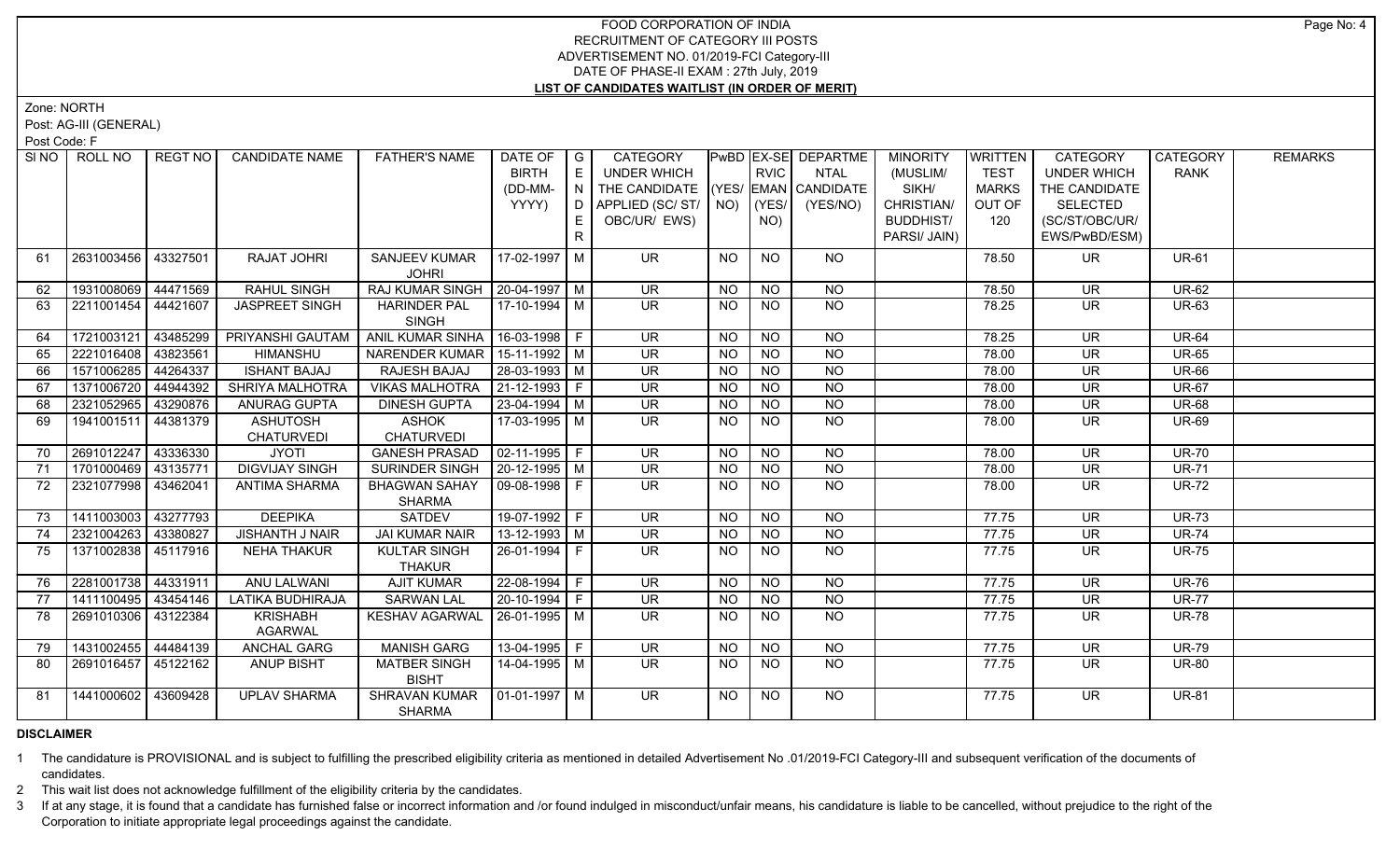Zone: NORTH

Post: AG-III (GENERAL)

Post Code: F

| SI NO I | ROLL NO               | REGT NO  | <b>CANDIDATE NAME</b>                                 | <b>FATHER'S NAME</b>                 | DATE OF<br><b>BIRTH</b> | $\overline{\phantom{a}}$ $\overline{\phantom{a}}$<br>E | <b>CATEGORY</b><br><b>UNDER WHICH</b> |             | <b>RVIC</b>     | <b>PwBD EX-SE DEPARTME</b><br><b>NTAL</b> | <b>MINORITY</b><br>(MUSLIM/ | WRITTEN<br><b>TEST</b> | <b>CATEGORY</b><br><b>UNDER WHICH</b> | CATEGORY<br><b>RANK</b> | <b>REMARKS</b> |
|---------|-----------------------|----------|-------------------------------------------------------|--------------------------------------|-------------------------|--------------------------------------------------------|---------------------------------------|-------------|-----------------|-------------------------------------------|-----------------------------|------------------------|---------------------------------------|-------------------------|----------------|
|         |                       |          |                                                       |                                      | (DD-MM-                 | $\mathsf{I} \mathsf{N} \mathsf{I}$                     | THE CANDIDATE (YES/ EMAN CANDIDATE    |             |                 |                                           | SIKH/                       | <b>MARKS</b>           | THE CANDIDATE                         |                         |                |
|         |                       |          |                                                       |                                      | YYYY)                   | D                                                      | APPLIED (SC/ST/                       | $NO)$ (YES/ |                 | (YES/NO)                                  | CHRISTIAN/                  | OUT OF                 | <b>SELECTED</b>                       |                         |                |
|         |                       |          |                                                       |                                      |                         | E.                                                     | OBC/UR/ EWS)                          |             | NO)             |                                           | <b>BUDDHIST/</b>            | 120                    | (SC/ST/OBC/UR/                        |                         |                |
|         |                       |          |                                                       |                                      |                         | $\mathsf{R}$                                           |                                       |             |                 |                                           | PARSI/ JAIN)                |                        | EWS/PwBD/ESM)                         |                         |                |
| 82      | 2221000459            | 43033038 | SHIVAM BANSAL                                         | <b>KAMAL KISHORE</b>                 | 18-03-1997   M          |                                                        | <b>UR</b>                             | <b>NO</b>   | <b>NO</b>       | <b>NO</b>                                 |                             | 77.75                  | <b>UR</b>                             | <b>UR-82</b>            |                |
|         |                       |          |                                                       | <b>BANSAL</b>                        |                         |                                                        |                                       |             |                 |                                           |                             |                        |                                       |                         |                |
| 83      | 1581000279            | 43550570 | <b>TANYA KAPOOR</b>                                   | <b>ANIL KUMAR</b>                    | 08-07-1995 F            |                                                        | <b>UR</b>                             | <b>NO</b>   | <b>NO</b>       | <b>NO</b>                                 |                             | 77.50                  | <b>UR</b>                             | <b>UR-83</b>            |                |
| 84      | 1371012596            | 44468593 | <b>MADHU MALHOTRA</b>                                 | <b>BHARAT RAJ</b><br><b>MALHOTRA</b> | $02-08-1995$   F        |                                                        | <b>UR</b>                             | NO.         | <b>NO</b>       | <b>NO</b>                                 |                             | 77.50                  | <b>UR</b>                             | <b>UR-84</b>            |                |
| 85      | 1351050648            | 43745158 | <b>AVISHEK KUMAR</b>                                  | <b>SUKUL KUMAR</b>                   | $10-08-1995$ M          |                                                        | $\overline{\mathsf{UR}}$              | <b>NO</b>   | N <sub>O</sub>  | $\overline{NQ}$                           |                             | 77.50                  | <b>UR</b>                             | <b>UR-85</b>            |                |
| 86      | 1581007076 44954682   |          | <b>MEENU</b>                                          | <b>MADAN LAL</b><br><b>MADAAN</b>    | 27-02-1996 F            |                                                        | <b>UR</b>                             | NO.         | <b>NO</b>       | $\overline{NQ}$                           |                             | 77.50                  | <b>UR</b>                             | <b>UR-86</b>            |                |
| 87      | 2571007220 44546411   |          | PANKAJ PANDEY                                         | <b>ASHWANI KUMAR</b>                 | 24-11-1998 M            |                                                        | <b>UR</b>                             | <b>NO</b>   | <b>NO</b>       | <b>NO</b>                                 |                             | 77.50                  | <b>UR</b>                             | <b>UR-87</b>            |                |
|         |                       |          |                                                       | <b>PANDEY</b>                        |                         |                                                        |                                       |             |                 |                                           |                             |                        |                                       |                         |                |
| 88      | 1411094140            | 43847586 | PRASHANT GUPTA                                        | <b>BRAHAM KUMAR</b>                  | $11-02-1993$ M          |                                                        | $\overline{\mathsf{UR}}$              | <b>NO</b>   | N <sub>O</sub>  | N <sub>O</sub>                            |                             | 77.25                  | <b>UR</b>                             | $\overline{UR-88}$      |                |
| 89      | 1411015053            | 43061462 | RAHUL TOMAR                                           | <b>BILLU SINGH</b>                   | 15-08-1994 M            |                                                        | <b>UR</b>                             | <b>NO</b>   | <b>NO</b>       | <b>NO</b>                                 |                             | 77.25                  | <b>UR</b>                             | <b>UR-89</b>            |                |
| 90      | 1351010004            | 45147331 | <b>MASHUM VINAY</b>                                   | <b>BINAY KUMAR</b><br><b>SINHA</b>   | 13-08-1998 M            |                                                        | UR.                                   | <b>NO</b>   | <b>NO</b>       | N <sub>O</sub>                            |                             | 77.25                  | <b>UR</b>                             | <b>UR-90</b>            |                |
| 91      | 2331009226            | 43210653 | <b>FAWWAZ</b>                                         | <b>MOHD FAYYAZ</b>                   | $19-02-1992$ M          |                                                        | <b>UR</b>                             | <b>NO</b>   | NO              | $N$ O                                     | <b>MUSLIM</b>               | 77.00                  | $\overline{\mathsf{UR}}$              | <b>UR-91</b>            |                |
| 92      | 2331003680            | 43004911 | YASHVEER SINGH<br><b>FOUZDAR</b>                      | <b>MAHARAJ SINGH</b>                 | 29-10-1992 M            |                                                        | UR.                                   | NO.         | <b>NO</b>       | <b>NO</b>                                 |                             | 77.00                  | <b>UR</b>                             | <b>UR-92</b>            |                |
| 93      | 1541000855 44935487   |          | <b>VAIBHAV DHINGRA</b>                                | <b>VIJAY KUMAR</b><br><b>DHINGRA</b> | 16-01-1997   M          |                                                        | UR.                                   | NO          | <b>NO</b>       | NO                                        |                             | 77.00                  | <b>UR</b>                             | <b>UR-93</b>            |                |
| 94      | 1471009175 43165245   |          | <b>PARV</b><br><b>DHARMENDRABHAI</b><br><b>DHUVAD</b> | DHARMENDRABHAI                       | 11-07-1997   M          |                                                        | $\overline{\mathsf{UR}}$              | NO          | <b>NO</b>       | $N$ <sup>O</sup>                          |                             | 77.00                  | <b>UR</b>                             | <b>UR-94</b>            |                |
| 95      | 2741019651            | 45086063 | <b>SANCHITA</b>                                       | <b>SHYAMAL</b>                       | 17-06-1992 F            |                                                        | <b>UR</b>                             | NO          | <b>NO</b>       | <b>NO</b>                                 |                             | 76.75                  | <b>UR</b>                             | <b>UR-95</b>            |                |
|         |                       |          | <b>BANERJEE</b>                                       | <b>BANERJEE</b>                      |                         |                                                        |                                       |             |                 |                                           |                             |                        |                                       |                         |                |
| 96      | 1421000192 44898817   |          | <b>RUHAR MITTAL</b>                                   | <b>ASHOK KUMAR</b>                   | $04-09-1993$   F        |                                                        | $\overline{\mathsf{UR}}$              | NO.         | $\overline{NQ}$ | $N$ <sup>O</sup>                          |                             | 76.75                  | <b>UR</b>                             | <b>UR-96</b>            |                |
|         |                       |          |                                                       | <b>MITTAL</b>                        |                         |                                                        |                                       |             |                 |                                           |                             |                        |                                       |                         |                |
| 97      | 1541005280            | 43288865 | <b>PRIYA</b>                                          | <b>SATISH SHARMA</b>                 | $14-10-1994$ F          |                                                        | $\overline{\mathsf{UR}}$              | NO          | N <sub>O</sub>  | N <sub>O</sub>                            |                             | 76.75                  | <b>UR</b>                             | <b>UR-97</b>            |                |
| 98      | 1441003799   43861420 |          | <b>SHIKHAR MANN</b>                                   | <b>VIRENDRA MANN</b>                 | $01 - 12 - 1994$ M      |                                                        | <b>UR</b>                             | <b>NO</b>   | <b>NO</b>       | N <sub>O</sub>                            |                             | 76.75                  | <b>UR</b>                             | <b>UR-98</b>            |                |
| 99      | 2691001877 44166591   |          | <b>SHIWANI MALIK</b>                                  | ANIL KUMAR MALIK   09-12-1994   F    |                         |                                                        | UR.                                   | NO          | <b>NO</b>       | <b>NO</b>                                 |                             | 76.75                  | <b>UR</b>                             | <b>UR-99</b>            |                |

# **DISCLAIMER**

1 The candidature is PROVISIONAL and is subject to fulfilling the prescribed eligibility criteria as mentioned in detailed Advertisement No .01/2019-FCI Category-III and subsequent verification of the documents of candidates.

2 This wait list does not acknowledge fulfillment of the eligibility criteria by the candidates.

3 If at any stage, it is found that a candidate has furnished false or incorrect information and /or found indulged in misconduct/unfair means, his candidature is liable to be cancelled, without prejudice to the right of t Corporation to initiate appropriate legal proceedings against the candidate.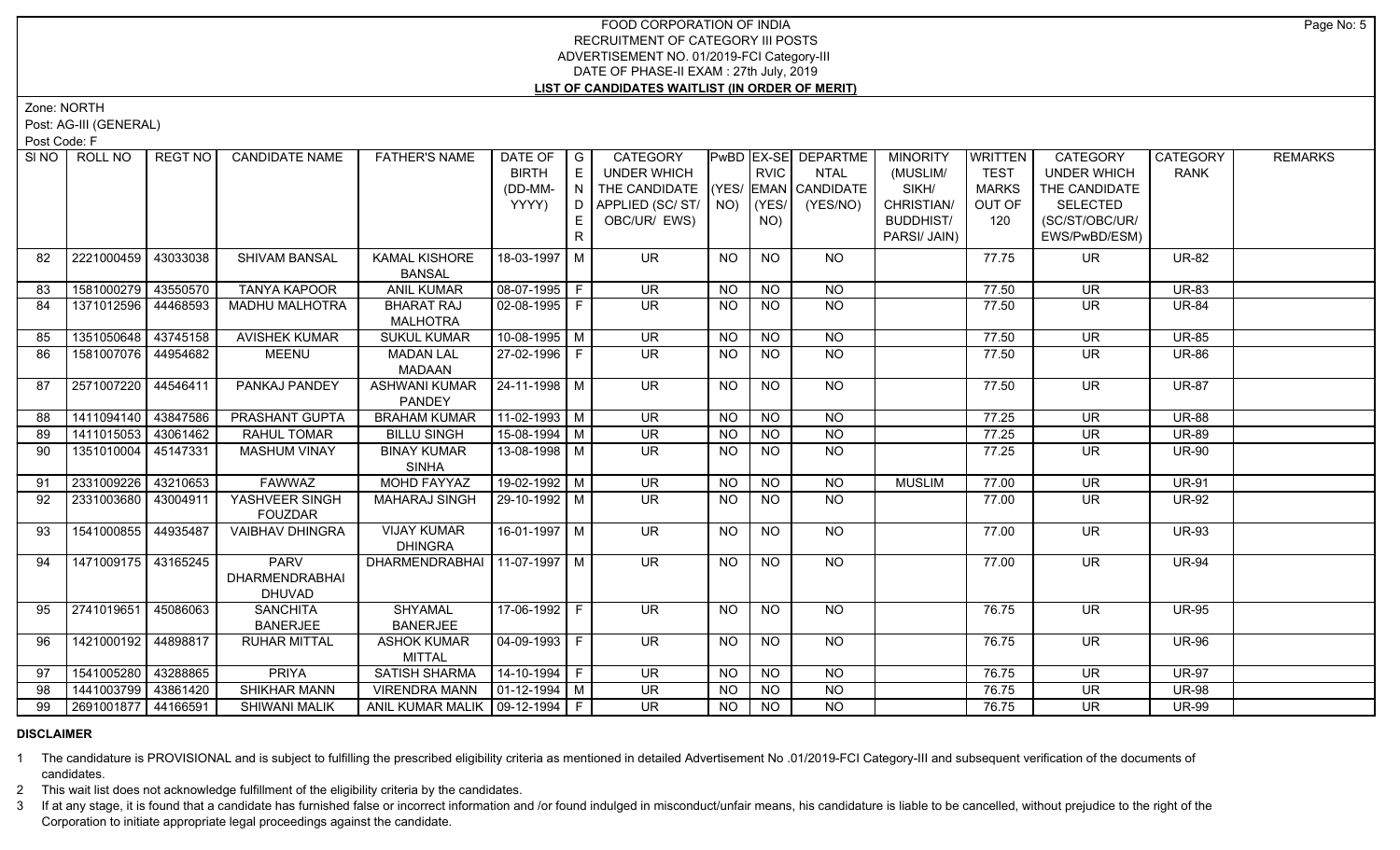Zone: NORTH

Post: AG-III (GENERAL)

Post Code: F

| SI NO | ROLL NO                     | REGT NO  | <b>CANDIDATE NAME</b>                        | <b>FATHER'S NAME</b>           | DATE OF<br><b>BIRTH</b> | $\overline{\phantom{a}}$ G<br>$\mathsf{E}$ | CATEGORY<br><b>UNDER WHICH</b>     |           | <b>RVIC</b>     | PwBD EX-SE DEPARTME<br><b>NTAL</b> | <b>MINORITY</b><br>(MUSLIM/ | <b>WRITTEN</b><br><b>TEST</b> | <b>CATEGORY</b><br><b>UNDER WHICH</b> | CATEGORY<br><b>RANK</b> | <b>REMARKS</b> |
|-------|-----------------------------|----------|----------------------------------------------|--------------------------------|-------------------------|--------------------------------------------|------------------------------------|-----------|-----------------|------------------------------------|-----------------------------|-------------------------------|---------------------------------------|-------------------------|----------------|
|       |                             |          |                                              |                                | (DD-MM-                 | N                                          | THE CANDIDATE (YES/ EMAN CANDIDATE |           |                 |                                    | SIKH/                       | <b>MARKS</b>                  | THE CANDIDATE                         |                         |                |
|       |                             |          |                                              |                                | YYYY)                   | D I                                        | APPLIED (SC/ST/                    |           | $NO)$ (YES/     | (YES/NO)                           | CHRISTIAN/                  | OUT OF                        | <b>SELECTED</b>                       |                         |                |
|       |                             |          |                                              |                                |                         | E                                          | OBC/UR/ EWS)                       |           | NO)             |                                    | <b>BUDDHIST/</b>            | 120                           | (SC/ST/OBC/UR/                        |                         |                |
|       |                             |          |                                              |                                |                         | $\mathsf{R}$                               |                                    |           |                 |                                    | PARSI/ JAIN)                |                               | EWS/PwBD/ESM)                         |                         |                |
| 100   | 1411010368                  | 44621995 | PIYUSH TUTEJA                                | PARVEEN KUMAR<br><b>TUTEJA</b> | 06-03-1997 M            |                                            | <b>UR</b>                          | <b>NO</b> | <b>NO</b>       | NO.                                |                             | 76.75                         | <b>UR</b>                             | <b>UR-100</b>           |                |
| 101   | 2221017491                  | 44928448 | <b>GAGANDEEP</b><br><b>KUMARI</b>            | RAVINDER SINGH                 | 07-03-1998 F            |                                            | <b>UR</b>                          | <b>NO</b> | <b>NO</b>       | <b>NO</b>                          |                             | 76.75                         | <b>UR</b>                             | <b>UR-101</b>           |                |
| 102   | 2321011521                  | 43178982 | <b>NISHTHA</b>                               | <b>NARENDER</b>                | 16-02-1992 F            |                                            | $\overline{\mathsf{UR}}$           | NO        | $\overline{NQ}$ | $N$ <sup>O</sup>                   |                             | 76.50                         | <b>UR</b>                             | <b>UR-102</b>           |                |
|       |                             |          | <b>CHOUDHARY</b>                             | <b>CHAHAR</b>                  |                         |                                            |                                    |           |                 |                                    |                             |                               |                                       |                         |                |
| 103   | 1411067008 44457505         |          | RAVI PRAKASH                                 | <b>ASHOK SINGH</b>             | $10-08-1992$ M          |                                            | $\overline{\mathsf{UR}}$           | <b>NO</b> | <b>NO</b>       | $N$ <sup>O</sup>                   |                             | 76.50                         | <b>UR</b>                             | <b>UR-103</b>           |                |
|       |                             |          | <b>KUMAR</b>                                 |                                |                         |                                            |                                    |           |                 |                                    |                             |                               |                                       |                         |                |
| 104   | 1411047109 43440781         |          | <b>DHIRAJ KUMAR</b>                          | <b>SHIVA NANDAN</b>            | $20-11-1992$ M          |                                            | $\overline{\mathsf{UR}}$           | <b>NO</b> | N <sub>O</sub>  | $N$ O                              |                             | 76.50                         | <b>UR</b>                             | <b>UR-104</b>           |                |
|       |                             |          |                                              | <b>MISHRA</b>                  |                         |                                            |                                    |           |                 |                                    |                             |                               |                                       |                         |                |
| 105   | 2631006853 45129312         |          | <b>SHALINI MISHRA</b>                        | RAJ DEV MISHRA                 | 15-09-1993 F            |                                            | <b>UR</b>                          | NO.       | <b>NO</b>       | <b>NO</b>                          |                             | 76.50                         | <b>UR</b>                             | <b>UR-105</b>           |                |
| 106   | 2301009730 44975176         |          | <b>VENU SHARMA</b>                           | <b>SANTOSH KUMAR</b>           | $02 - 02 - 1994$ F      |                                            | $\overline{\mathsf{UR}}$           | <b>NO</b> | N <sub>O</sub>  | $N$ O                              |                             | 76.50                         | <b>UR</b>                             | <b>UR-106</b>           |                |
|       |                             |          |                                              | <b>SHARMA</b>                  |                         |                                            |                                    |           |                 |                                    |                             |                               |                                       |                         |                |
| 107   | 1691010105 43190747         |          | <b>RAJAT BALI</b>                            | <b>RAM DASS BALI</b>           | $26 - 02 - 1994$ M      |                                            | <b>UR</b>                          | <b>NO</b> | <b>NO</b>       | $\overline{NQ}$                    |                             | 76.50                         | <b>UR</b>                             | <b>UR-107</b>           |                |
| 108   | 1591010523                  | 43081861 | <b>ISHU</b>                                  | <b>MANMOHAN</b>                | 18-06-1994   F          |                                            | UR.                                | NO.       | <b>NO</b>       | <b>NO</b>                          |                             | 76.50                         | <b>UR</b>                             | <b>UR-108</b>           |                |
|       |                             |          |                                              | <b>KRISHAN</b>                 |                         |                                            |                                    |           |                 |                                    |                             |                               |                                       |                         |                |
| 109   | 2691012156                  | 43557630 | <b>MANISHA OLI</b>                           | <b>GANESH DUTT OL</b>          | 28-08-1994 F            |                                            | <b>UR</b>                          | <b>NO</b> | N <sub>O</sub>  | $\overline{NQ}$                    |                             | 76.50                         | <b>UR</b>                             | <b>UR-109</b>           |                |
| 110   | 1411043832   43659371       |          | <b>NEETI PAHWA</b>                           | <b>DD PAHWA</b>                | 27-09-1995 F            |                                            | <b>UR</b>                          | <b>NO</b> | <b>NO</b>       | <b>NO</b>                          |                             | 76.50                         | UR                                    | <b>UR-110</b>           |                |
| 111   | 1411117578 43405047         |          | <b>ISHANT</b>                                | MOOLCHAND                      | $05-10-1993$ M          |                                            | <b>UR</b>                          | <b>NO</b> | <b>NO</b>       | $\overline{NQ}$                    |                             | 76.25                         | <b>UR</b>                             | <b>UR-111</b>           |                |
| 112   | 2221001878 44463187         |          | SOURABH SHARMA                               | <b>ARUN SHARMA</b>             | $06-10-1993$ M          |                                            | <b>UR</b>                          | <b>NO</b> | <b>NO</b>       | $\overline{NQ}$                    |                             | 76.25                         | <b>UR</b>                             | <b>UR-112</b>           |                |
| 113   | 1751000513 43266619         |          | <b>SHWETA SINGH</b>                          | <b>DIWAKAR KUMAR</b>           | 23-03-1994 F            |                                            | $\overline{\mathsf{UR}}$           | <b>NO</b> | $\overline{NO}$ | $\overline{NQ}$                    |                             | 76.25                         | <b>UR</b>                             | <b>UR-113</b>           |                |
|       |                             |          |                                              | <b>SINGH</b>                   |                         |                                            |                                    |           |                 |                                    |                             |                               |                                       |                         |                |
|       | 114   1411095355   44185510 |          | LAKSHAY SHARMA                               | <b>SANJAY SHARMA</b>           | $06 - 02 - 1995$ M      |                                            | $\overline{\mathsf{UR}}$           | <b>NO</b> | N <sub>O</sub>  | N <sub>O</sub>                     |                             | 76.25                         | <b>UR</b>                             | <b>UR-114</b>           |                |
| 115   | 2671002346   44850463       |          | SHIVAM BHARDWAJ                              | <b>DINESH</b>                  | $07-03-1995$ M          |                                            | UR.                                | NO.       | <b>NO</b>       | N <sub>O</sub>                     |                             | 76.25                         | <b>UR</b>                             | <b>UR-115</b>           |                |
|       |                             |          |                                              | BHARDWAJ                       |                         |                                            |                                    |           |                 |                                    |                             |                               |                                       |                         |                |
|       | 116 1411031862 43080545     |          | SONALI KASTURIA                              | <b>SUNIL KUMAR</b>             | 12-05-1996 F            |                                            | <b>UR</b>                          | NO.       | <b>NO</b>       | NO                                 |                             | 76.25                         | <b>UR</b>                             | <b>UR-116</b>           |                |
|       |                             |          |                                              | <b>KASTURIA</b>                |                         |                                            |                                    |           |                 |                                    |                             |                               |                                       |                         |                |
|       |                             |          | 117   1581009191   44646773   PRASHANT KUMAR | <b>TEK CHAND</b>               | 26-09-1992 M            |                                            | $\overline{\mathsf{UR}}$           | NO        | NO              | NO                                 |                             | 76.00                         | $\overline{\mathsf{UR}}$              | <b>UR-117</b>           |                |

# **DISCLAIMER**

1 The candidature is PROVISIONAL and is subject to fulfilling the prescribed eligibility criteria as mentioned in detailed Advertisement No .01/2019-FCI Category-III and subsequent verification of the documents of candidates.

2 This wait list does not acknowledge fulfillment of the eligibility criteria by the candidates.

3 If at any stage, it is found that a candidate has furnished false or incorrect information and /or found indulged in misconduct/unfair means, his candidature is liable to be cancelled, without prejudice to the right of t Corporation to initiate appropriate legal proceedings against the candidate.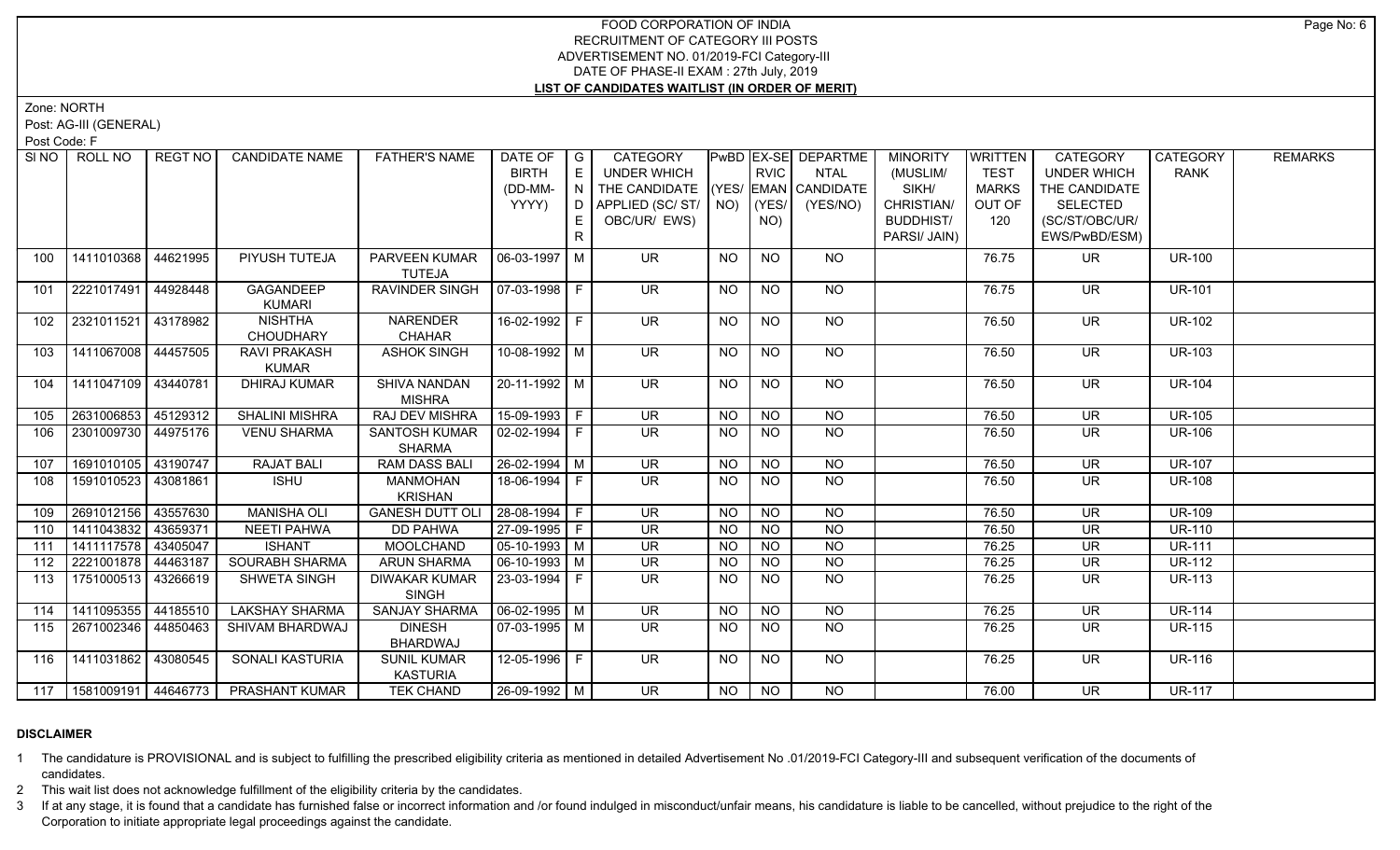Zone: NORTH

Post: AG-III (GENERAL)

Post Code: F

|     | SINO ROLL NO            | REGT NO  | <b>CANDIDATE NAME</b>         | <b>FATHER'S NAME</b>                  | DATE OF   G<br><b>BIRTH</b><br>(DD-MM-<br>YYYY) | E<br>N<br>D I<br>R | CATEGORY<br><b>UNDER WHICH</b><br>THE CANDIDATE (YES/ EMAN CANDIDATE<br>APPLIED (SC/ ST/   NO)<br>OBC/UR/ EWS) |           | <b>RVIC</b><br>YES/<br>NO) | <b>PwBD EX-SE DEPARTME</b><br>NTAL<br>(YES/NO) | <b>MINORITY</b><br>(MUSLIM/<br>SIKH/<br>CHRISTIAN/<br><b>BUDDHIST/</b><br>PARSI/ JAIN) | <b>WRITTEN</b><br><b>TEST</b><br><b>MARKS</b><br>OUT OF<br>120 | CATEGORY<br><b>UNDER WHICH</b><br>THE CANDIDATE<br><b>SELECTED</b><br>(SC/ST/OBC/UR/<br>EWS/PwBD/ESM) | <b>CATEGORY</b><br><b>RANK</b> | <b>REMARKS</b> |
|-----|-------------------------|----------|-------------------------------|---------------------------------------|-------------------------------------------------|--------------------|----------------------------------------------------------------------------------------------------------------|-----------|----------------------------|------------------------------------------------|----------------------------------------------------------------------------------------|----------------------------------------------------------------|-------------------------------------------------------------------------------------------------------|--------------------------------|----------------|
| 118 | 1351005127              | 43151925 | SONALI VERMA                  | <b>ADITYA KUMAR</b><br><b>VERMA</b>   | 12-11-1992 F                                    |                    | <b>UR</b>                                                                                                      | <b>NO</b> | NO.                        | NO.                                            |                                                                                        | 76.00                                                          | <b>UR</b>                                                                                             | <b>UR-118</b>                  |                |
| 119 | 2291001183 44001608     |          | <b>GAURAV</b><br>KHUBCHANDANI | <b>TARACHAND</b><br>KHUBCHANDANI      | 06-06-1993 M                                    |                    | <b>UR</b>                                                                                                      | <b>NO</b> | <b>NO</b>                  | NO                                             |                                                                                        | 76.00                                                          | <b>UR</b>                                                                                             | <b>UR-119</b>                  |                |
| 120 | 2631044300   43240858   |          | <b>HARSHIT</b><br>SRIVASTAVA  | <b>HIRDESH</b><br>SRIVASTAVA          | 11-09-1993 M                                    |                    | <b>UR</b>                                                                                                      | <b>NO</b> | <b>NO</b>                  | NO                                             |                                                                                        | 76.00                                                          | <b>UR</b>                                                                                             | <b>UR-120</b>                  |                |
| 121 | 2691015753 43108641     |          | <b>SARTHAK NAUDIYAL</b>       | <b>SUSHIL CHANDER</b><br>NAUDIYAL     | $ 24-01-1995 $ M                                |                    | $\overline{\mathsf{UR}}$                                                                                       | <b>NO</b> | <b>NO</b>                  | <b>NO</b>                                      |                                                                                        | 76.00                                                          | <b>UR</b>                                                                                             | $UR-121$                       |                |
| 122 | 1671000106 43591888     |          | <b>NITIN SHARMA</b>           | <b>INDER MOHAN</b><br><b>SHARMA</b>   | $12 - 11 - 1996$ M                              |                    | <b>UR</b>                                                                                                      | <b>NO</b> | <b>NO</b>                  | NO                                             |                                                                                        | 76.00                                                          | <b>UR</b>                                                                                             | <b>UR-122</b>                  |                |
| 123 | 2621003588              | 44269759 | <b>ANKIT SRIVASTAVA</b>       | <b>RAJ KAMAL</b><br><b>SRIVASTAVA</b> | 14-06-1992 M                                    |                    | <b>UR</b>                                                                                                      | NO.       | <b>NO</b>                  | <b>NO</b>                                      |                                                                                        | 75.75                                                          | <b>UR</b>                                                                                             | <b>UR-123</b>                  |                |
| 124 | 1541002684              | 43783556 | <b>SNEHA</b>                  | <b>JAI PRAKASH</b>                    | 09-12-1992 F                                    |                    | <b>UR</b>                                                                                                      | <b>NO</b> | <b>NO</b>                  | <b>NO</b>                                      |                                                                                        | 75.75                                                          | <b>UR</b>                                                                                             | <b>UR-124</b>                  |                |
| 125 | 1321006831              | 43292853 | <b>PRATIK RANJAN</b>          | <b>RANJAN KUMAR</b><br>DAS            | $02 - 02 - 1993$ M                              |                    | <b>UR</b>                                                                                                      | NO.       | <b>NO</b>                  | <b>NO</b>                                      |                                                                                        | 75.75                                                          | <b>UR</b>                                                                                             | <b>UR-125</b>                  |                |
| 126 | 2221004049              | 43551741 | ABHINANDAN JAIN               | <b>SANJEEV JAIN</b>                   | 19-08-1994   M                                  |                    | <b>UR</b>                                                                                                      | NO.       | <b>NO</b>                  | <b>NO</b>                                      |                                                                                        | 75.75                                                          | <b>UR</b>                                                                                             | <b>UR-126</b>                  |                |
| 127 | 1371006020              | 44856724 | <b>DEEPAK MEHTA</b>           | <b>BHUPENDER</b><br><b>SINGH</b>      | 12-04-1995 M                                    |                    | $\overline{\mathsf{UR}}$                                                                                       | NO.       | $\overline{NQ}$            | NO                                             |                                                                                        | 75.75                                                          | <b>UR</b>                                                                                             | <b>UR-127</b>                  |                |
| 128 | 2641014467              | 43848362 | SHUBHAM SHARMA                | <b>NARESH KUMAR</b><br><b>SHARMA</b>  | $15-05-1995$ M                                  |                    | $\overline{\mathsf{UR}}$                                                                                       | <b>NO</b> | N <sub>O</sub>             | N <sub>O</sub>                                 |                                                                                        | 75.75                                                          | <b>UR</b>                                                                                             | <b>UR-128</b>                  |                |
| 129 | 2541017822              | 43725327 | KAJOL UPADHYAY                | SURENDRA KUMAR   11-06-1995   F       |                                                 |                    | <b>UR</b>                                                                                                      | <b>NO</b> | <b>NO</b>                  | <b>NO</b>                                      |                                                                                        | 75.75                                                          | <b>UR</b>                                                                                             | <b>UR-129</b>                  |                |
| 130 | 2221002071              | 44039401 | <b>SAGAR MANDHAN</b>          | PREM KUMAR<br>MANDHAN                 | 17-06-1995 M                                    |                    | <b>UR</b>                                                                                                      | NO.       | <b>NO</b>                  | N <sub>O</sub>                                 |                                                                                        | 75.75                                                          | UR.                                                                                                   | <b>UR-130</b>                  |                |
| 131 | 1321004971              | 44335751 | <b>PRATYAKSHA</b>             | <b>LALIT KUMAR JHA</b>                | $21-02-1996$ F                                  |                    | $\overline{\mathsf{UR}}$                                                                                       | NO        | N <sub>O</sub>             | $N$ O                                          |                                                                                        | 75.75                                                          | $\overline{\mathsf{UR}}$                                                                              | <b>UR-131</b>                  |                |
| 132 | 1351088311              | 43897708 | <b>RITU KUMARI</b>            | PARSHU RAM JHA                        | 08-03-1996   F                                  |                    | EWS                                                                                                            | <b>NO</b> | <b>NO</b>                  | <b>NO</b>                                      |                                                                                        | 75.75                                                          | UR; EWS                                                                                               | <b>UR-132</b>                  |                |
| 133 | 2701002294              | 43448952 | <b>KRITIKA TRIPATHI</b>       | YOGESH KUMAR<br><b>TRIPATHI</b>       | 22-04-1996 F                                    |                    | UR.                                                                                                            | <b>NO</b> | N <sub>O</sub>             | <b>NO</b>                                      |                                                                                        | 75.75                                                          | UR.                                                                                                   | <b>UR-133</b>                  |                |
|     | 134 2311002231 44800121 |          | SONALI                        | TARACHAND                             | $ 01-01-1997 F$                                 |                    | <b>UR</b>                                                                                                      | <b>NO</b> | <b>NO</b>                  | NO                                             |                                                                                        | 75.75                                                          | <b>UR</b>                                                                                             | <b>UR-134</b>                  |                |

# **DISCLAIMER**

1 The candidature is PROVISIONAL and is subject to fulfilling the prescribed eligibility criteria as mentioned in detailed Advertisement No .01/2019-FCI Category-III and subsequent verification of the documents of candidates.

2 This wait list does not acknowledge fulfillment of the eligibility criteria by the candidates.

3 If at any stage, it is found that a candidate has furnished false or incorrect information and /or found indulged in misconduct/unfair means, his candidature is liable to be cancelled, without prejudice to the right of t Corporation to initiate appropriate legal proceedings against the candidate.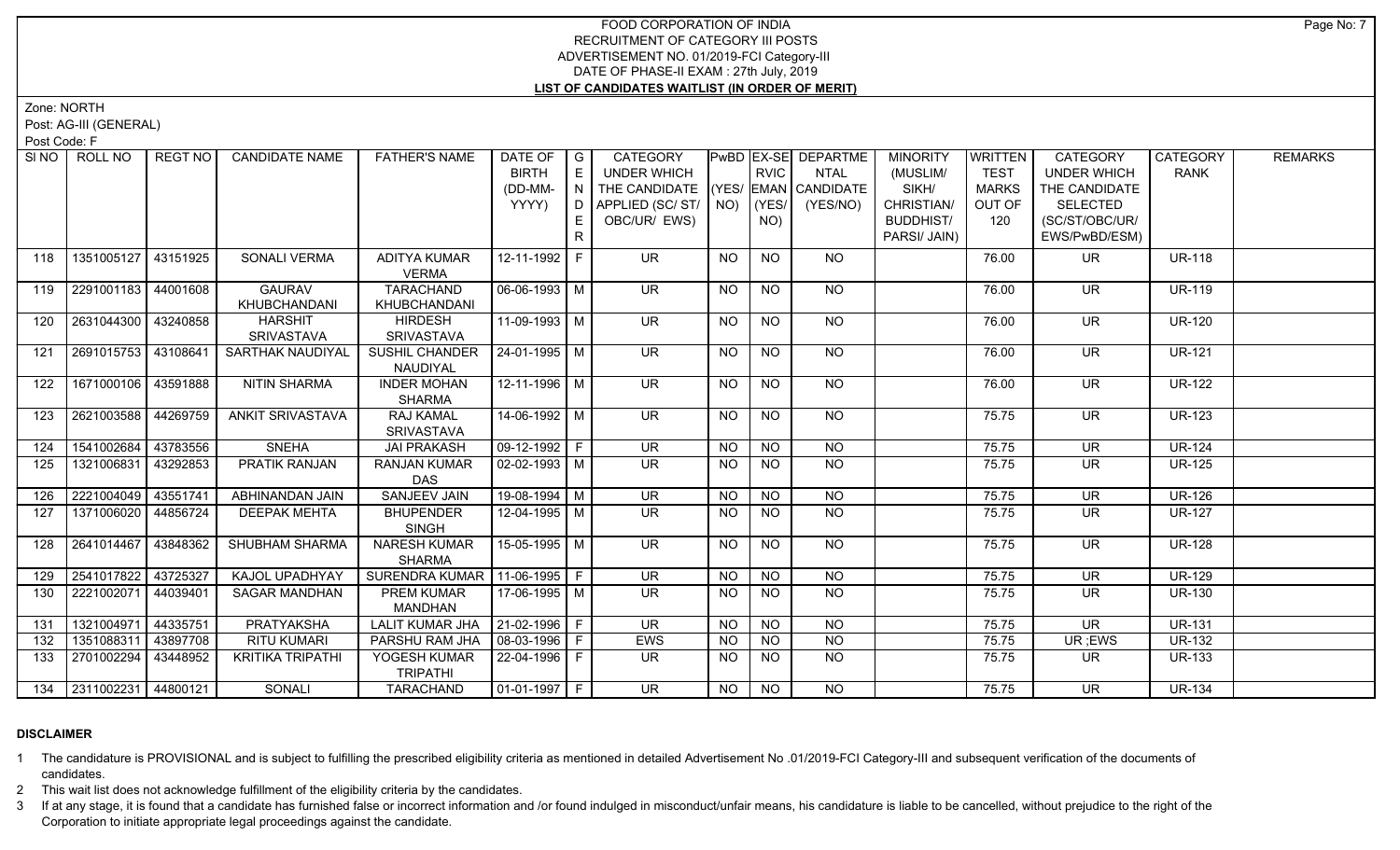Zone: NORTH

Post: AG-III (GENERAL)

Post Code: F

| SI NO | ROLL NO             | REGT NO  | <b>CANDIDATE NAME</b>  | <b>FATHER'S NAME</b>            | DATE OF                        | $\overline{\phantom{a}}$ G | CATEGORY                           |             |                 | PwBD EX-SE DEPARTME | <b>MINORITY</b>  | <b>WRITTEN</b> | CATEGORY                 | <b>CATEGORY</b> | <b>REMARKS</b> |
|-------|---------------------|----------|------------------------|---------------------------------|--------------------------------|----------------------------|------------------------------------|-------------|-----------------|---------------------|------------------|----------------|--------------------------|-----------------|----------------|
|       |                     |          |                        |                                 | <b>BIRTH</b>                   | $\mathsf{E}$               | <b>UNDER WHICH</b>                 |             | <b>RVIC</b>     | <b>NTAL</b>         | (MUSLIM/         | <b>TEST</b>    | <b>UNDER WHICH</b>       | <b>RANK</b>     |                |
|       |                     |          |                        |                                 | (DD-MM-                        | N                          | THE CANDIDATE (YES/ EMAN CANDIDATE |             |                 |                     | SIKH/            | <b>MARKS</b>   | THE CANDIDATE            |                 |                |
|       |                     |          |                        |                                 | YYYY)                          | D                          | APPLIED (SC/ST/                    | $NO)$ (YES/ |                 | (YES/NO)            | CHRISTIAN/       | OUT OF         | <b>SELECTED</b>          |                 |                |
|       |                     |          |                        |                                 |                                | E.                         | OBC/UR/ EWS)                       |             | NO)             |                     | <b>BUDDHIST/</b> | 120            | (SC/ST/OBC/UR/           |                 |                |
|       |                     |          |                        |                                 |                                |                            |                                    |             |                 |                     | PARSI/ JAIN)     |                | EWS/PwBD/ESM)            |                 |                |
| 135   | 2701000916          | 43009908 | <b>MEGHA SANWAL</b>    | POORAN CHANDRA                  | 10-04-1997 F                   |                            | <b>UR</b>                          | <b>NO</b>   | <b>NO</b>       | NO.                 |                  | 75.75          | UR.                      | <b>UR-135</b>   |                |
|       |                     |          |                        | <b>SANWAL</b>                   |                                |                            |                                    |             |                 |                     |                  |                |                          |                 |                |
| 136   | 1411070624          | 43456847 | <b>NITIN SINGH</b>     | MANGOO SINGH                    | $04 - 09 - 1992$ M             |                            | <b>UR</b>                          | <b>NO</b>   | <b>NO</b>       | <b>NO</b>           |                  | 75.50          | <b>UR</b>                | <b>UR-136</b>   |                |
| 137   | 1351048712          | 43492138 | <b>ANKITA</b>          | SITARAM SINGH                   | 24-08-1993 F                   |                            | <b>UR</b>                          | <b>NO</b>   | <b>NO</b>       | <b>NO</b>           |                  | 75.50          | <b>UR</b>                | <b>UR-137</b>   |                |
| 138   | 1561005343          | 43444573 | PRAVEEN KUMAR          | <b>SUBHASH</b>                  | $27-05-1994$ M                 |                            | <b>UR</b>                          | <b>NO</b>   | <b>NO</b>       | <b>NO</b>           |                  | 75.50          | <b>UR</b>                | <b>UR-138</b>   |                |
|       |                     |          |                        | <b>CHANDER</b>                  |                                |                            |                                    |             |                 |                     |                  |                |                          |                 |                |
| 139   | 2291001595          | 44394707 | <b>HARISHANKER</b>     | <b>HARIOM SHARMA</b>            | 17-12-1994 M                   |                            | UR.                                | <b>NO</b>   | <b>NO</b>       | NO                  |                  | 75.50          | <b>UR</b>                | <b>UR-139</b>   |                |
|       |                     |          | <b>SHARMA</b>          |                                 |                                |                            |                                    |             |                 |                     |                  |                |                          |                 |                |
| 140   | 2561027374 44341030 |          | SAMRIDHI BISHT         | <b>MAHENDRA SINGH</b>           | $27-03-1995$ F                 |                            | <b>UR</b>                          | <b>NO</b>   | <b>NO</b>       | NO                  |                  | 75.50          | <b>UR</b>                | <b>UR-140</b>   |                |
|       |                     |          |                        | <b>BISHT</b>                    |                                |                            |                                    |             |                 |                     |                  |                |                          |                 |                |
| 141   | 1421006232          | 44822170 | SHIKHA SHARMA          | OM DUTT SHARMA                  | 12-07-1995 F                   |                            | <b>UR</b>                          | <b>NO</b>   | <b>NO</b>       | <b>NO</b>           |                  | 75.50          | <b>UR</b>                | <b>UR-141</b>   |                |
| 142   | 2631026128 43933611 |          | <b>AVINASH KUMAR</b>   | AKHILESH KUMAR   26-01-1996   M |                                |                            | <b>EWS</b>                         | <b>NO</b>   | N <sub>O</sub>  | N <sub>O</sub>      |                  | 75.50          | UR; EWS                  | <b>UR-142</b>   |                |
|       |                     |          | <b>MISHRA</b>          | <b>MISHRA</b>                   |                                |                            |                                    |             |                 |                     |                  |                |                          |                 |                |
| 143   | 1351067426 44034069 |          | <b>ANSHUL KUMAR</b>    | <b>RAM BABU SINGH</b>           | $\boxed{02-03-1996}$ M         |                            | <b>UR</b>                          | NO          | <b>NO</b>       | $N$ O               |                  | 75.50          | $\overline{\mathsf{UR}}$ | <b>UR-143</b>   |                |
| 144   | 1411052320 43066005 |          | <b>JYOTI GUPTA</b>     | <b>SATISH KUMAR</b>             | $02-02-1997$ F                 |                            | $\overline{\mathsf{UR}}$           | <b>NO</b>   | <b>NO</b>       | $N$ O               |                  | 75.50          | $\overline{\mathsf{UR}}$ | <b>UR-144</b>   |                |
|       |                     |          |                        | <b>GUPTA</b>                    |                                |                            |                                    |             |                 |                     |                  |                |                          |                 |                |
| 145   | 2631030184          | 44169361 | <b>SHIVASHEESH</b>     | <b>MR ANIL KUMAR</b>            | $27-02-1997$ M                 |                            | OBC                                | <b>NO</b>   | <b>NO</b>       | <b>NO</b>           |                  | 75.50          | UR; OBC                  | <b>UR-145</b>   |                |
|       |                     |          | <b>JAISWAL</b>         | <b>JAISWAL</b>                  |                                |                            |                                    |             |                 |                     |                  |                |                          |                 |                |
| 146   | 2271001513          | 44963053 | <b>RAVI KUMAR</b>      | RAGHVIR CHAND                   | 22-09-1992 M                   |                            | $\overline{\mathsf{UR}}$           | <b>NO</b>   | $\overline{NO}$ | $\overline{NQ}$     |                  | 75.25          | <b>UR</b>                | <b>UR-146</b>   |                |
| 147   | 1351039291          | 44040149 | <b>SHRUTI KUMARI</b>   | <b>AJAY KUMAR</b>               | $20-01-1993$ F                 |                            | <b>UR</b>                          | <b>NO</b>   | <b>NO</b>       | $\overline{NO}$     |                  | 75.25          | <b>UR</b>                | <b>UR-147</b>   |                |
| 148   | 2631017755          | 43078515 | <b>VATSAL GUPTA</b>    | <b>BRIJESH GUPTA</b>            | 19-02-1993 M                   |                            | <b>UR</b>                          | <b>NO</b>   | <b>NO</b>       | $\overline{NQ}$     |                  | 75.25          | <b>UR</b>                | <b>UR-148</b>   |                |
| 149   | 2151015157          | 45074623 | SOUMYA RANJAN          | <b>TRILOCHAN ROUT</b>           | $03-01-1994$   M               |                            | EWS                                | NO.         | <b>NO</b>       | <b>NO</b>           |                  | 75.25          | UR; EWS                  | <b>UR-149</b>   |                |
|       |                     |          | <b>ROUT</b>            |                                 |                                |                            |                                    |             |                 |                     |                  |                |                          |                 |                |
| 150   | 2541006264          | 45205319 | <b>ABHISHEK BHAGAT</b> | <b>DEV SINGH</b>                | $03-02-1994$ M                 |                            | EWS                                | NO          | NO.             | NO                  |                  | 75.25          | UR ;EWS                  | <b>UR-150</b>   |                |
|       |                     |          |                        | <b>BHAGAT</b>                   |                                |                            |                                    |             |                 |                     |                  |                |                          |                 |                |
| 151   | 1621000199          | 43349550 | <b>VIPUL PATYAL</b>    | <b>SANJAY PATYAL</b>            | $30-11-1994$ M                 |                            | $\overline{\mathsf{UR}}$           | <b>NO</b>   | <b>NO</b>       | $N$ O               |                  | 75.25          | $\overline{\mathsf{UR}}$ | <b>UR-151</b>   |                |
| 152   | 2321083497          | 43402903 | PANKAJ                 | <b>HOSHIYAR SINGH</b>           | $24 - 12 - 1994$ F             |                            | OBC                                | <b>NO</b>   | <b>NO</b>       | <b>NO</b>           |                  | 75.25          | UR; OBC                  | <b>UR-152</b>   |                |
| 153   | 1691004301 44705369 |          | <b>VAKESH KUMAR</b>    | <b>RAKESH KUMAR</b>             | $\big  06 - 09 - 1995 \big  M$ |                            | $\overline{\mathsf{UR}}$           | <b>NO</b>   | $N$ O           | N <sub>O</sub>      |                  | 75.25          | $\overline{\mathsf{UR}}$ | <b>UR-153</b>   |                |

# **DISCLAIMER**

1 The candidature is PROVISIONAL and is subject to fulfilling the prescribed eligibility criteria as mentioned in detailed Advertisement No .01/2019-FCI Category-III and subsequent verification of the documents of candidates.

2 This wait list does not acknowledge fulfillment of the eligibility criteria by the candidates.

3 If at any stage, it is found that a candidate has furnished false or incorrect information and /or found indulged in misconduct/unfair means, his candidature is liable to be cancelled, without prejudice to the right of t Corporation to initiate appropriate legal proceedings against the candidate.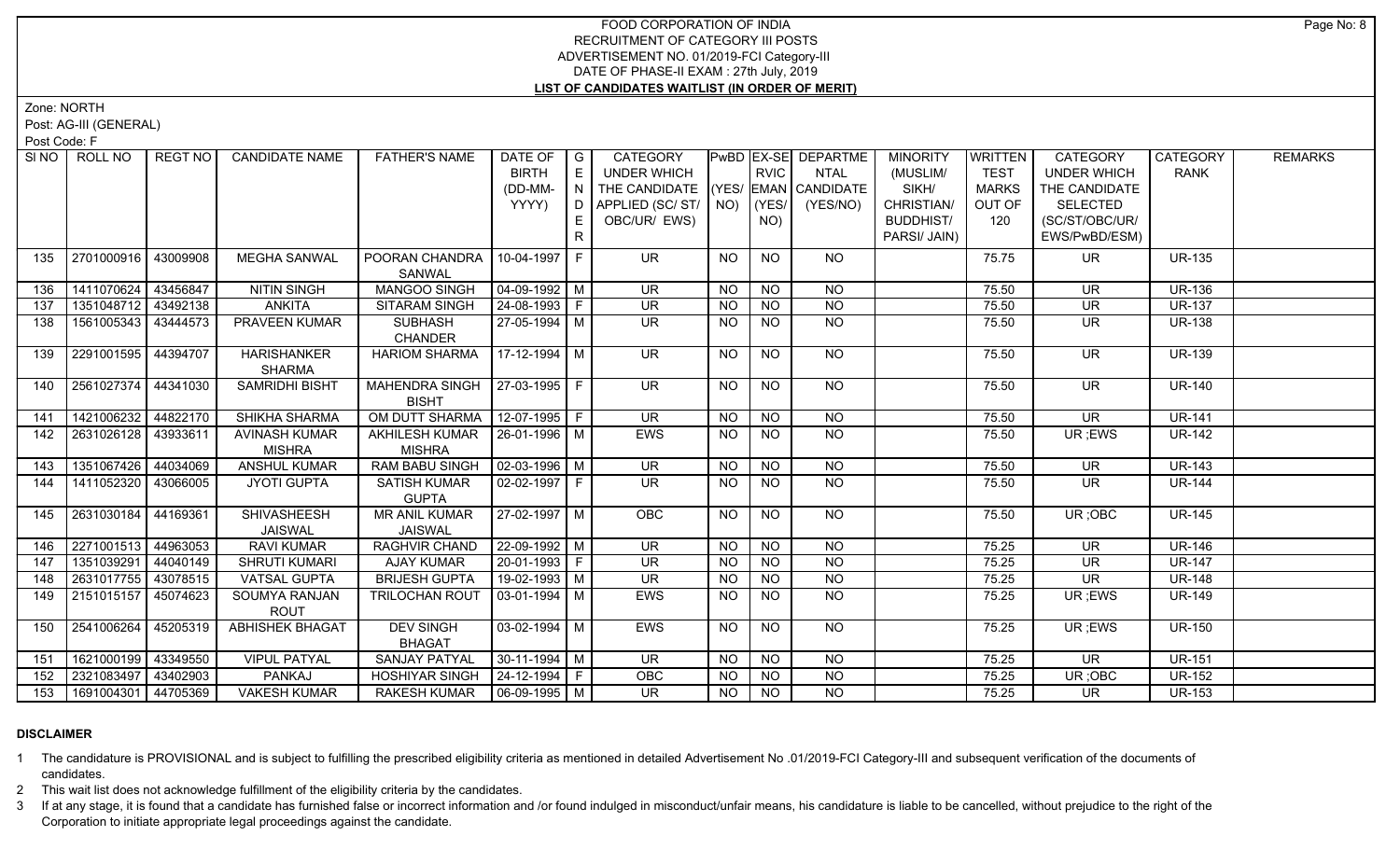Zone: NORTH

Post: AG-III (GENERAL)

Post Code: F

|     | SINO   ROLL NO          | REGT NO  | <b>CANDIDATE NAME</b> | <b>FATHER'S NAME</b>           | DATE OF   G<br><b>BIRTH</b> | E  | <b>CATEGORY</b><br><b>UNDER WHICH</b>     |           | <b>RVIC</b>    | <b>PwBD EX-SE DEPARTME</b><br><b>NTAL</b> | <b>MINORITY</b><br>(MUSLIM/ | <b>WRITTEN</b><br><b>TEST</b> | <b>CATEGORY</b><br><b>UNDER WHICH</b> | CATEGORY<br><b>RANK</b> | <b>REMARKS</b> |
|-----|-------------------------|----------|-----------------------|--------------------------------|-----------------------------|----|-------------------------------------------|-----------|----------------|-------------------------------------------|-----------------------------|-------------------------------|---------------------------------------|-------------------------|----------------|
|     |                         |          |                       |                                | (DD-MM-                     | N. | THE CANDIDATE (YES/ EMAN CANDIDATE        |           |                |                                           | SIKH/                       | <b>MARKS</b>                  | THE CANDIDATE                         |                         |                |
|     |                         |          |                       |                                | YYYY)                       | D  | APPLIED (SC/ST/ $\vert$ NO) $\vert$ (YES/ |           |                | (YES/NO)                                  | CHRISTIAN/                  | OUT OF                        | <b>SELECTED</b>                       |                         |                |
|     |                         |          |                       |                                |                             | E  | OBC/UR/ EWS)                              |           | NO)            |                                           | <b>BUDDHIST/</b>            | 120                           | (SC/ST/OBC/UR/                        |                         |                |
|     |                         |          |                       |                                |                             | R  |                                           |           |                |                                           | PARSI/ JAIN)                |                               | EWS/PwBD/ESM)                         |                         |                |
| 154 | 2541009288              | 43492052 | PRIYANKSHI            | SATISH CHANDRA                 | 17-02-1997 F                |    | <b>UR</b>                                 | <b>NO</b> | <b>NO</b>      | <b>NO</b>                                 |                             | 75.25                         | <b>UR</b>                             | <b>UR-154</b>           |                |
|     |                         |          | <b>NARANG</b>         | <b>NARANG</b>                  |                             |    |                                           |           |                |                                           |                             |                               |                                       |                         |                |
| 155 | 2351009609              | 44426221 | HITESHWAR SINGH       | <b>LAXMAN SINGH</b>            | 27-12-1998   M              |    | <b>UR</b>                                 | <b>NO</b> | <b>NO</b>      | <b>NO</b>                                 |                             | 75.25                         | UR.                                   | <b>UR-155</b>           |                |
|     |                         |          | <b>RATHORE</b>        | <b>RATHORE</b>                 |                             |    |                                           |           |                |                                           |                             |                               |                                       |                         |                |
| 156 | 2631023406              | 44782835 | <b>JAGMEET SINGH</b>  | <b>BALVINDER SINGH</b>         | $06-06-1992$ M              |    | EWS                                       | NO        | $\overline{N}$ | <b>NO</b>                                 | <b>SIKH</b>                 | 75.00                         | UR ;EWS                               | <b>UR-156</b>           |                |
| 157 | 1691001205 43371381     |          | <b>DIKSHA GUPTA</b>   | <b>NARESH GUPTA</b>            | 16-01-1993 F                |    | <b>UR</b>                                 | <b>NO</b> | <b>NO</b>      | $\overline{NQ}$                           |                             | 75.00                         | UR.                                   | <b>UR-157</b>           |                |
| 158 | 1411091965 43244357     |          | <b>VIKAS ASWAL</b>    | ARJUN SINGH                    | 14-02-1993 M                |    | <b>UR</b>                                 | NO.       | <b>NO</b>      | <b>NO</b>                                 |                             | 75.00                         | <b>UR</b>                             | <b>UR-158</b>           |                |
|     |                         |          |                       | <b>ASWAL</b>                   |                             |    |                                           |           |                |                                           |                             |                               |                                       |                         |                |
| 159 | 2631025662   43512955   |          | <b>UJJAWAL</b>        | <b>ASHOK KUMAR</b>             | 08-09-1993 M                |    | $\overline{\mathsf{UR}}$                  | <b>NO</b> | N <sub>O</sub> | $N$ <sup>O</sup>                          |                             | 75.00                         | <b>UR</b>                             | <b>UR-159</b>           |                |
|     |                         |          | SRIVASTAVA            | <b>SRIVASTAVA</b>              |                             |    |                                           |           |                |                                           |                             |                               |                                       |                         |                |
| 160 | 2221011382 44932705     |          | <b>GAURAV GARG</b>    | <b>TARA CHAND</b>              | 19-11-1993 M                |    | $\overline{\mathsf{UR}}$                  | $N$ O     | N <sub>O</sub> | $N$ O                                     |                             | 75.00                         | $\overline{\mathsf{UR}}$              | <b>UR-160</b>           |                |
|     |                         |          |                       | GARG                           |                             |    |                                           |           |                |                                           |                             |                               |                                       |                         |                |
| 161 | 2621028052              | 43205184 | <b>ARPIT GUPTA</b>    | <b>UMESH KUMAR</b>             | 17-03-1994   M              |    | UR.                                       | NO        | <b>NO</b>      | NO.                                       |                             | 75.00                         | <b>UR</b>                             | <b>UR-161</b>           |                |
|     |                         |          |                       | <b>GUPTA</b>                   |                             |    |                                           |           |                |                                           |                             |                               |                                       |                         |                |
| 162 | 1411058263 43554297     |          | SWAPANDEEP            | PARAMJIT SINGH<br>SAINI        | 14-04-1994 F                |    | <b>OBC</b>                                | NO.       | <b>NO</b>      | <b>NO</b>                                 | <b>SIKH</b>                 | 75.00                         | UR; OBC                               | <b>UR-162</b>           |                |
| 163 | 2321068841 43613940     |          | RANU AGRAWAL          | SUSHIL KUMAR                   | 22-05-1994   F              |    | <b>UR</b>                                 | NO.       | <b>NO</b>      | <b>NO</b>                                 |                             | 75.00                         | <b>UR</b>                             | <b>UR-163</b>           |                |
|     |                         |          |                       | <b>AGRAWAL</b>                 |                             |    |                                           |           |                |                                           |                             |                               |                                       |                         |                |
| 164 | 2221011260 44587886     |          | <b>JIWAN JYOTI</b>    | <b>SHAM SUNDER</b>             | 26-02-1995 F                |    | <b>UR</b>                                 | <b>NO</b> | <b>NO</b>      | <b>NO</b>                                 |                             | 75.00                         | <b>UR</b>                             | <b>UR-164</b>           |                |
|     |                         |          |                       | <b>SHARMA</b>                  |                             |    |                                           |           |                |                                           |                             |                               |                                       |                         |                |
| 165 | 1341012817 44810909     |          | <b>PRANAV</b>         | <b>BHARAT BHUSHAN</b>          | 11-05-1995 M                |    | $\overline{\mathsf{UR}}$                  | NO.       | <b>NO</b>      | $N$ O                                     |                             | 75.00                         | <b>UR</b>                             | <b>UR-165</b>           |                |
|     |                         |          |                       | PRASAD                         |                             |    |                                           |           |                |                                           |                             |                               |                                       |                         |                |
| 166 | 1411106114 43601541     |          | <b>SHATADRU PAL</b>   | <b>DEBASIS PAL</b>             | $03-04-1996$ M              |    | <b>UR</b>                                 | $N$ O     | NO             | $N$ O                                     |                             | 75.00                         | $\overline{\mathsf{UR}}$              | <b>UR-166</b>           |                |
| 167 | 2221001303              | 43994252 | AARZOO NARANG         | <b>VIJAY KUMAR</b>             | $02-07-1997$ F              |    | <b>UR</b>                                 | NO.       | N <sub>O</sub> | $N$ O                                     |                             | 75.00                         | <b>UR</b>                             | <b>UR-167</b>           |                |
|     |                         |          |                       | <b>NARANG</b>                  |                             |    |                                           |           |                |                                           |                             |                               |                                       |                         |                |
| 168 | 2221010684              | 43321046 | PREETI GARG           | PAWAN KUMAR                    | 10-07-1997 F                |    | <b>UR</b>                                 | <b>NO</b> | <b>NO</b>      | <b>NO</b>                                 |                             | 75.00                         | <b>UR</b>                             | <b>UR-168</b>           |                |
| 169 | 1341002582 44143646     |          | <b>ASHISH KUMAR</b>   | <b>RAJESH KUMAR</b>            | 22-11-1997 M                |    | <b>UR</b>                                 | <b>NO</b> | <b>NO</b>      | <b>NO</b>                                 |                             | 75.00                         | <b>UR</b>                             | <b>UR-169</b>           |                |
|     |                         |          | <b>VERMA</b>          | <b>VERMA</b>                   |                             |    |                                           |           |                |                                           |                             |                               |                                       |                         |                |
|     | 170 2331004969 44798793 |          | <b>MADHU DHAKA</b>    | KRISHAN KUMAR   08-07-1992   F |                             |    | UR.                                       | NO.       | <b>NO</b>      | <b>NO</b>                                 |                             | 74.75                         | <b>UR</b>                             | <b>UR-170</b>           |                |

#### **DISCLAIMER**

1 The candidature is PROVISIONAL and is subject to fulfilling the prescribed eligibility criteria as mentioned in detailed Advertisement No .01/2019-FCI Category-III and subsequent verification of the documents of candidates.

2 This wait list does not acknowledge fulfillment of the eligibility criteria by the candidates.

3 If at any stage, it is found that a candidate has furnished false or incorrect information and /or found indulged in misconduct/unfair means, his candidature is liable to be cancelled, without prejudice to the right of t Corporation to initiate appropriate legal proceedings against the candidate.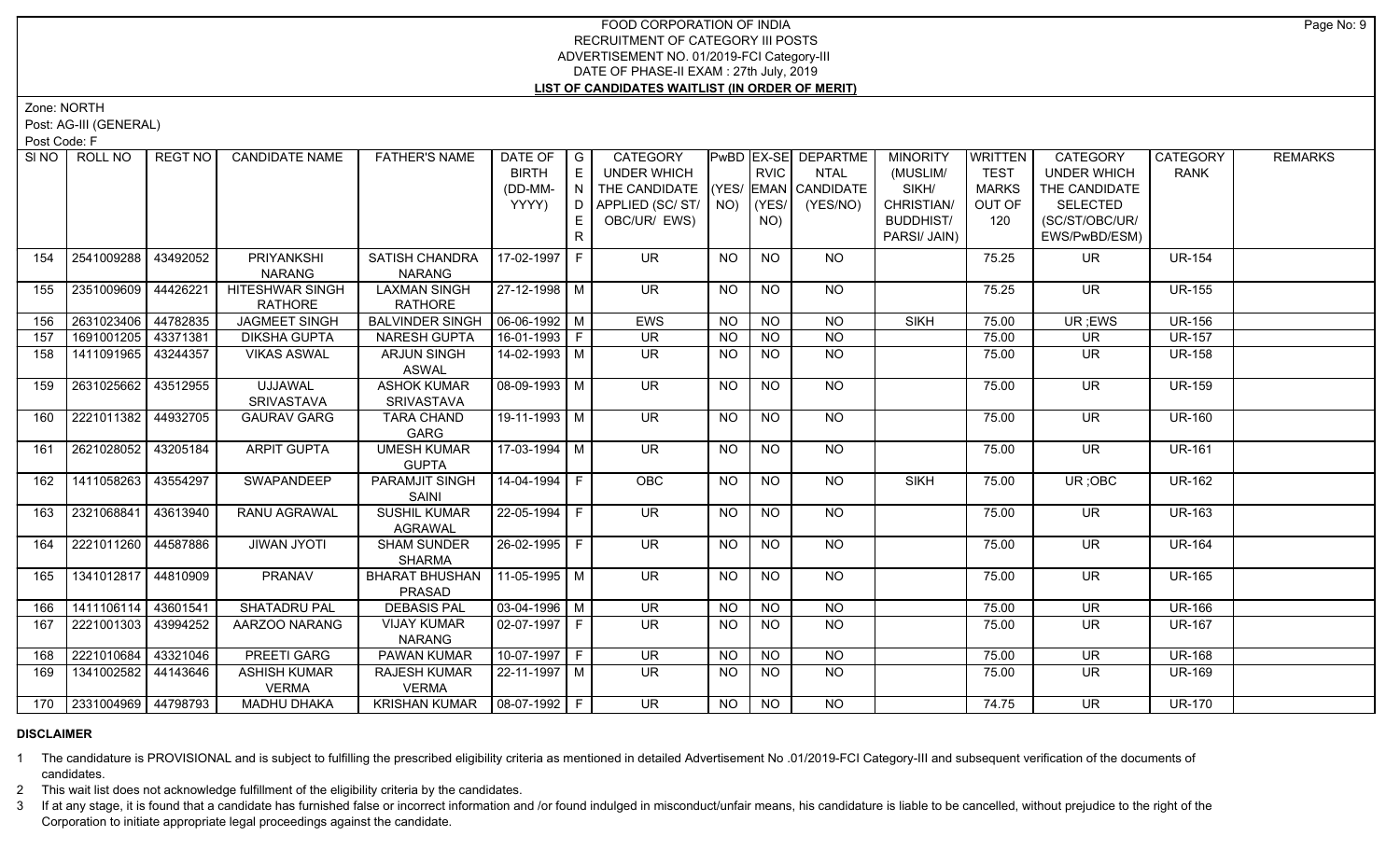Zone: NORTH

Post: AG-III (GENERAL)

Post Code: F

| SI NO I | ROLL NO               | REGT NO  | <b>CANDIDATE NAME</b>                 | <b>FATHER'S NAME</b>                             | DATE OF   G            |   | <b>CATEGORY</b>                    |           |                | <b>PwBD EX-SE DEPARTME</b> | <b>MINORITY</b>  | <b>WRITTEN</b> | <b>CATEGORY</b>    | CATEGORY      | <b>REMARKS</b> |
|---------|-----------------------|----------|---------------------------------------|--------------------------------------------------|------------------------|---|------------------------------------|-----------|----------------|----------------------------|------------------|----------------|--------------------|---------------|----------------|
|         |                       |          |                                       |                                                  | <b>BIRTH</b>           | E | <b>UNDER WHICH</b>                 |           | <b>RVIC</b>    | <b>NTAL</b>                | (MUSLIM/         | <b>TEST</b>    | <b>UNDER WHICH</b> | <b>RANK</b>   |                |
|         |                       |          |                                       |                                                  | (DD-MM-                | N | THE CANDIDATE (YES/ EMAN CANDIDATE |           |                |                            | SIKH/            | <b>MARKS</b>   | THE CANDIDATE      |               |                |
|         |                       |          |                                       |                                                  | YYYY)                  | D | APPLIED (SC/ST/                    |           | $NO)$ (YES/    | (YES/NO)                   | CHRISTIAN/       | OUT OF         | <b>SELECTED</b>    |               |                |
|         |                       |          |                                       |                                                  |                        | E | OBC/UR/ EWS)                       |           | NO)            |                            | <b>BUDDHIST/</b> | 120            | (SC/ST/OBC/UR/     |               |                |
|         |                       |          |                                       |                                                  |                        |   |                                    |           |                |                            | PARSI/ JAIN)     |                | EWS/PwBD/ESM)      |               |                |
| 171     | 1591014402            | 44359171 | <b>SHAKTI</b>                         | <b>RAJ KUMAR</b>                                 | 27-08-1994 M           |   | <b>UR</b>                          | NO        | <b>NO</b>      | <b>NO</b>                  |                  | 74.75          | <b>UR</b>          | <b>UR-171</b> |                |
| 172     | 2341006056 44063872   |          | PARIDHI SHARMA                        | <b>RAMESH CHAND</b><br><b>SHARMA</b>             | 06-01-1996 F           |   | $\overline{\mathsf{UR}}$           | <b>NO</b> | <b>NO</b>      | $N$ O                      |                  | 74.75          | <b>UR</b>          | <b>UR-172</b> |                |
| 173     | 2221014040            | 43979625 | <b>MANISHA</b>                        | <b>DHARM PAL</b>                                 | 26-06-1996   F         |   | <b>UR</b>                          | <b>NO</b> | <b>NO</b>      | <b>NO</b>                  |                  | 74.75          | <b>UR</b>          | <b>UR-173</b> |                |
| 174     | 2341007467            | 43636172 | <b>TINKESHWARI</b><br>SWAMI           | RAMDAYAL SWAMI                                   | 06-11-1996 F           |   | <b>OBC</b>                         | <b>NO</b> | <b>NO</b>      | NO                         |                  | 74.75          | UR; OBC            | <b>UR-174</b> |                |
| 175     | 2631006394            | 43875905 | <b>ANAMIKA BAJPAI</b>                 | <b>DINESH KUMAR</b><br><b>BAJPAI</b>             | 11-07-1997 F           |   | EWS                                | <b>NO</b> | <b>NO</b>      | $N$ <sup>O</sup>           |                  | 74.75          | UR ;EWS            | <b>UR-175</b> |                |
| 176     | 1371000049 43834250   |          | <b>NIKHIL CHOPRA</b>                  | <b>ANIL KUMAR</b>                                | $20-04-1992$ M         |   | <b>UR</b>                          | NO.       | <b>NO</b>      | <b>NO</b>                  |                  | 74.50          | <b>UR</b>          | <b>UR-176</b> |                |
| 177     | 2271004529            | 43504291 | <b>GUR JASHAN SINGH</b>               | <b>BHUPINDER SINGH</b>                           | $08-11-1992$ M         |   | <b>UR</b>                          | <b>NO</b> | N <sub>O</sub> | N <sub>O</sub>             | <b>SIKH</b>      | 74.50          | <b>UR</b>          | <b>UR-177</b> |                |
| 178     | 1411065456   43339155 |          | <b>KRISHAN KUMAR</b><br><b>SINGH</b>  | SHER SINGH                                       | 14-11-1992 M           |   | OBC                                | <b>NO</b> | <b>NO</b>      | <b>NO</b>                  |                  | 74.50          | UR; OBC            | <b>UR-178</b> |                |
| 179     | 2691005060 43742852   |          | <b>JITENDRA SINGH</b><br><b>RAWAT</b> | JAIPAL SINGH<br><b>RAWAT</b>                     | 16-12-1992   M         |   | $\overline{\mathsf{UR}}$           | <b>NO</b> | N <sub>O</sub> | N <sub>O</sub>             |                  | 74.50          | <b>UR</b>          | <b>UR-179</b> |                |
| 180     | 2221014424            | 43223627 | ANUJ SINGLA                           | <b>PREM SINGLA</b>                               | $12-07-1993$ M         |   | <b>UR</b>                          | <b>NO</b> | NO             | <b>NO</b>                  |                  | 74.50          | <b>UR</b>          | <b>UR-180</b> |                |
| 181     | 1411074286            | 43679282 | ARZOO TANWAR                          | <b>BABURAM TANWAR</b>                            | $\boxed{05-08-1994}$ F |   | OBC                                | <b>NO</b> | <b>NO</b>      | N <sub>O</sub>             |                  | 74.50          | UR; OBC            | <b>UR-181</b> |                |
| 182     | 2321062778 43938158   |          | SHUBHASHISH<br><b>DADHICH</b>         | ROOP KISHORE<br><b>SHARMA</b>                    | 18-12-1994 M           |   | <b>UR</b>                          | <b>NO</b> | <b>NO</b>      | <b>NO</b>                  |                  | 74.50          | <b>UR</b>          | <b>UR-182</b> |                |
| 183     | 2221016163 43335556   |          | <b>KARAN GALHOTRA</b>                 | <b>KRISHAN KUMAR</b><br><b>GALHOTRA</b>          | 15-01-1995   M         |   | <b>UR</b>                          | <b>NO</b> | <b>NO</b>      | NO                         |                  | 74.50          | UR                 | <b>UR-183</b> |                |
| 184     | 1351045547            | 43244174 | PRATEEK KUMAR                         | YOGENDRA KUMAR   01-02-1995   M<br><b>SHARMA</b> |                        |   | <b>OBC</b>                         | NO.       | <b>NO</b>      | NO                         |                  | 74.50          | UR; OBC            | <b>UR-184</b> |                |
| 185     | 1321005633 43001286   |          | <b>RITUJA RAGINI</b>                  | <b>VIJAY NATH</b><br><b>MISHRA</b>               | $06-03-1995$ F         |   | <b>EWS</b>                         | <b>NO</b> | N <sub>O</sub> | $N$ <sup>O</sup>           |                  | 74.50          | UR; EWS            | <b>UR-185</b> |                |
| 186     | 1411009040 43144933   |          | <b>APOORVA</b><br>VALLABHAN           | <b>B M VALLABHAN</b>                             | 17-08-1995 F           |   | <b>UR</b>                          | NO        | N <sub>O</sub> | NO                         |                  | 74.50          | UR.                | <b>UR-186</b> |                |
| 187     | 2571006855 43151709   |          | PRIYA TIWARI                          | <b>BHANU DUTT</b><br><b>TIWARI</b>               | 20-08-1995 F           |   | <b>EWS</b>                         | NO        | <b>NO</b>      | NO                         |                  | 74.50          | UR ;EWS            | <b>UR-187</b> |                |

# **DISCLAIMER**

1 The candidature is PROVISIONAL and is subject to fulfilling the prescribed eligibility criteria as mentioned in detailed Advertisement No .01/2019-FCI Category-III and subsequent verification of the documents of candidates.

2 This wait list does not acknowledge fulfillment of the eligibility criteria by the candidates.

3 If at any stage, it is found that a candidate has furnished false or incorrect information and /or found indulged in misconduct/unfair means, his candidature is liable to be cancelled, without prejudice to the right of t Corporation to initiate appropriate legal proceedings against the candidate.